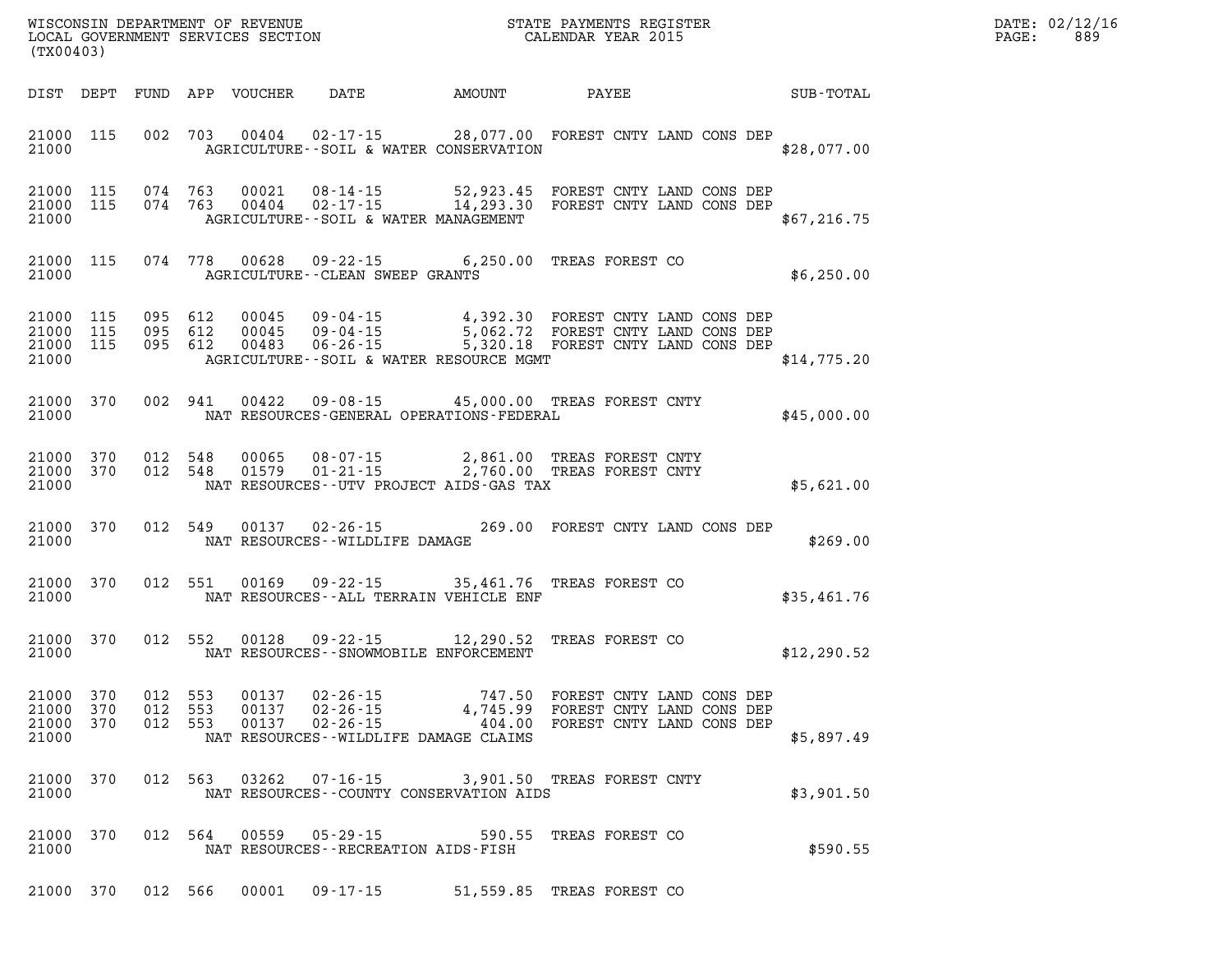|                                      | WISCONSIN DEPARTMENT OF REVENUE<br>LOCAL GOVERNMENT SERVICES SECTION CALENDAR YEAR 2015<br>(TX00403) |                                          |     |                                 |                                                                                          |                                                                                                                                                                                                                                                                                                                                                                                           |                                                       |                                                                | DATE: 02/12/16<br>$\mathtt{PAGE:}$<br>890 |
|--------------------------------------|------------------------------------------------------------------------------------------------------|------------------------------------------|-----|---------------------------------|------------------------------------------------------------------------------------------|-------------------------------------------------------------------------------------------------------------------------------------------------------------------------------------------------------------------------------------------------------------------------------------------------------------------------------------------------------------------------------------------|-------------------------------------------------------|----------------------------------------------------------------|-------------------------------------------|
|                                      |                                                                                                      |                                          |     | DIST DEPT FUND APP VOUCHER DATE |                                                                                          |                                                                                                                                                                                                                                                                                                                                                                                           |                                                       | AMOUNT PAYEE SUB-TOTAL                                         |                                           |
|                                      |                                                                                                      |                                          |     |                                 |                                                                                          |                                                                                                                                                                                                                                                                                                                                                                                           |                                                       | 21000 NAT RESOURCES-FOREST CROP/MANAGED FOREST STAR 451,559.85 |                                           |
| 21000                                |                                                                                                      |                                          |     |                                 | NAT RESOURCES--COUNTY FOREST AIDS                                                        | 21000 370 012 567 00003 02-27-15 6,259.24 TREAS FOREST CO                                                                                                                                                                                                                                                                                                                                 |                                                       | \$6,259.24                                                     |                                           |
| 21000                                |                                                                                                      |                                          |     |                                 |                                                                                          | 21000 370 012 572 00005 04-07-15 39,464.25 TREAS FOREST CO<br>NAT RESOURCES--URBAN FORESTRY/CO FORESTS                                                                                                                                                                                                                                                                                    |                                                       | \$39,464.25                                                    |                                           |
| 21000<br>21000 370<br>21000          | 21000 370 012 575<br>370<br>21000 370<br>21000 370                                                   | 012 575<br>012 575<br>012 575<br>012 575 |     |                                 |                                                                                          | 00044 08-06-15 50,723.75 TREAS FOREST CNTY<br>00319 08-27-15 50,723.75 TREAS FOREST CNTY<br>00418 09-08-15 10,747.00 TREAS FOREST CNTY<br>00515 09-21-15 101,447.50 TREAS FOREST CNTY<br>01654 01-26-15 - 34,870.35 TREAS FOREST CO<br>NAT RESOURCES - SNOWMOBILE TRAIL AIDS                                                                                                              |                                                       | \$248,512.35                                                   |                                           |
| 21000                                |                                                                                                      |                                          |     |                                 |                                                                                          | $\begin{array}{cccccccc} 21000 & 370 & 012 & 576 & 00040 & 08\text{--}06\text{--}15 & 16,560.00 & \text{FOREST CNTY LAND CONS DEP} \\ 21000 & 370 & 012 & 576 & 00093 & 08\text{--}07\text{--}15 & 2,760.00 & \text{TREAS FOREST CNTY} \\ 21000 & 370 & 012 & 576 & 00294 & 08\text{--}26\text{--}15 & 2,861.00 & \text{TREAS FOREST CNTY}$<br>NAT RESOURCES -- ALL-TERRAIN VEHICLE TRAIL |                                                       | \$43,644.87                                                    |                                           |
| 21000 370<br>21000                   | 21000 370<br>21000 370                                                                               | 012 577<br>012 577<br>012 577            |     | 00040<br>00093<br>01601         |                                                                                          | NAT RESOURCES--ALL-TERRAIN VEHICLE TRAIL                                                                                                                                                                                                                                                                                                                                                  |                                                       | \$105,630.00                                                   |                                           |
| 21000                                | 21000 370                                                                                            |                                          |     |                                 |                                                                                          | 012 582 00006 06-01-15 32,260.77 TREAS FOREST CO<br>NAT RESOURCES-NATIONAL FOREST INCOME-FED                                                                                                                                                                                                                                                                                              |                                                       | \$32, 260.77                                                   |                                           |
| 21000                                | 21000 370                                                                                            |                                          |     |                                 | NAT RESOURCES--RU RECYCLING GRANT                                                        | 074 670 42534 05-29-15 79,263.91 TREAS FOREST CO                                                                                                                                                                                                                                                                                                                                          |                                                       | \$79, 263.91                                                   |                                           |
| 21000                                |                                                                                                      |                                          |     |                                 |                                                                                          | 21000 370 074 673 42534 05-29-15 2,414.00 TREAS FOREST CO<br>NAT RESOURCES--RU CONSOLIDATED GRANT                                                                                                                                                                                                                                                                                         |                                                       | \$2,414.00                                                     |                                           |
| 21000 370<br>21000<br>21000<br>21000 | 370<br>370                                                                                           | 095 512<br>095<br>095 512                | 512 | 02767<br>03024<br>03025         | $06 - 05 - 15$<br>$06 - 24 - 15$<br>$06 - 24 - 15$<br>NAT RESOURCES - - STEWARDSHIP 2000 | 12,387.50<br>8,889.50<br>150,637.50                                                                                                                                                                                                                                                                                                                                                       | TREAS FOREST CO<br>TREAS FOREST CO<br>TREAS FOREST CO | \$171,914.50                                                   |                                           |
| 21000 395<br>21000                   |                                                                                                      | 011 168                                  |     | 50021                           | $06 - 09 - 15$                                                                           | TRANSPORTATION--ELDERLY & DISABLED                                                                                                                                                                                                                                                                                                                                                        | 68,117.00 COUNTY OF FOREST                            | \$68,117.00                                                    |                                           |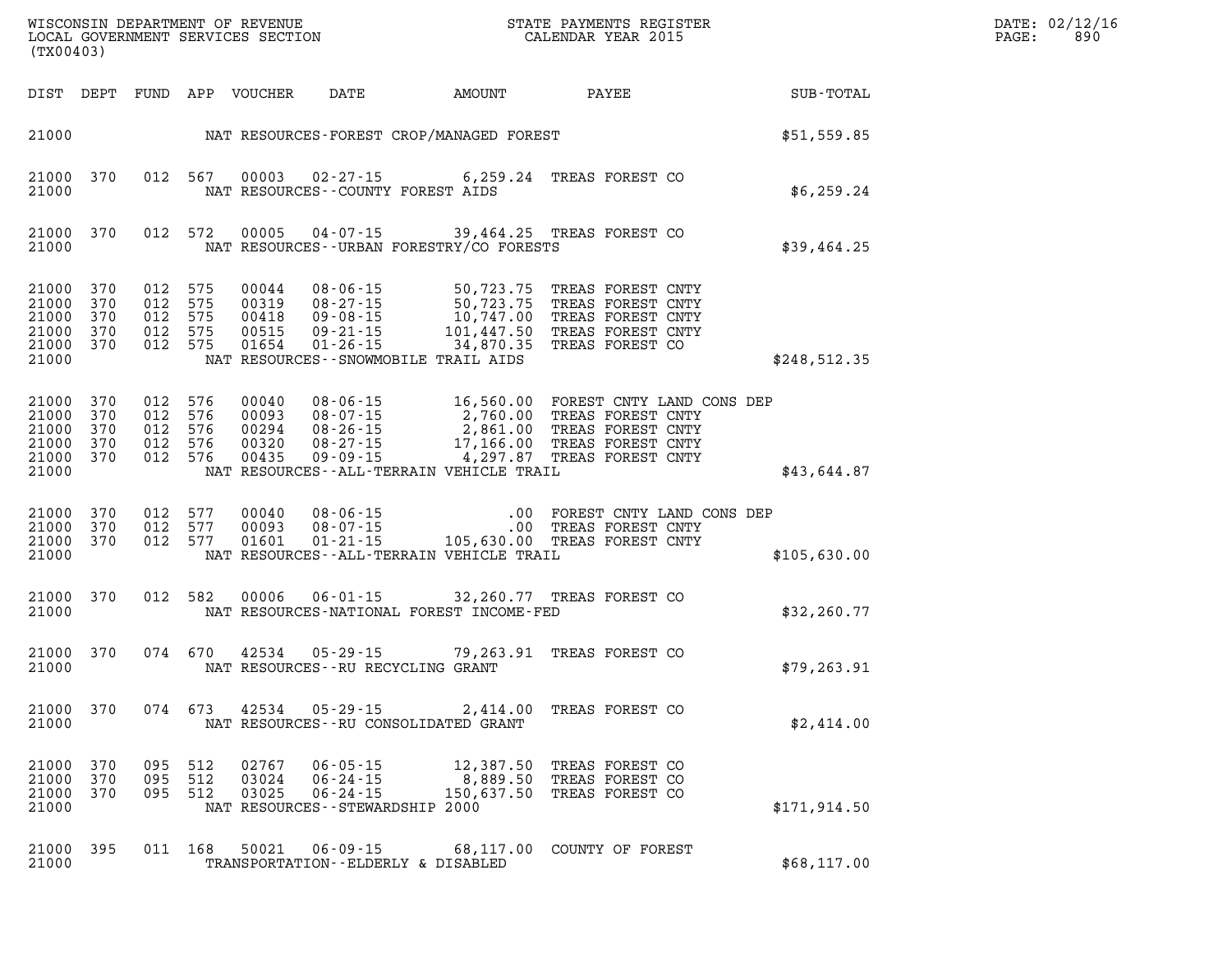| DIST                                                                                                                                | DEPT                                                                                                  | FUND                                                                                                  | APP                                                                                                   | <b>VOUCHER</b>                                                                                                                      | DATE                                                                                                                                                                                                                                                                 | AMOUNT                                                                                                                                                                                    | PAYEE                                                                                                                                                                                                      | SUB-TOTAL                                                                                                                           |
|-------------------------------------------------------------------------------------------------------------------------------------|-------------------------------------------------------------------------------------------------------|-------------------------------------------------------------------------------------------------------|-------------------------------------------------------------------------------------------------------|-------------------------------------------------------------------------------------------------------------------------------------|----------------------------------------------------------------------------------------------------------------------------------------------------------------------------------------------------------------------------------------------------------------------|-------------------------------------------------------------------------------------------------------------------------------------------------------------------------------------------|------------------------------------------------------------------------------------------------------------------------------------------------------------------------------------------------------------|-------------------------------------------------------------------------------------------------------------------------------------|
| 21000<br>21000<br>21000<br>21000<br>21000<br>21000<br>21000<br>21000                                                                | 395<br>395<br>395<br>395<br>395<br>395<br>395                                                         | 011<br>011<br>011<br>011<br>011<br>011<br>011                                                         | 185<br>185<br>185<br>185<br>185<br>185<br>185                                                         | 50305<br>52183<br>53287<br>57637<br>61765<br>64739<br>65948                                                                         | $06 - 12 - 15$<br>$07 - 01 - 15$<br>$07 - 13 - 15$<br>$08 - 21 - 15$<br>$10 - 05 - 15$<br>$11 - 03 - 15$<br>$11 - 13 - 15$                                                                                                                                           | 3,229.93<br>2,894.28<br>5,234.07<br>1,358.40<br>3,850.41<br>2,771.04<br>3,610.86<br>TRANSPORTATION - - HIGHWAY SAFETY - FEDERAL                                                           | TREAS FOREST CO<br>TREAS FOREST CO<br>TREAS FOREST CO<br>TREAS FOREST CO<br>TREAS FOREST CO<br>TREAS FOREST CO<br>TREAS FOREST CO                                                                          | \$22,948.99                                                                                                                         |
| 21000<br>21000<br>21000<br>21000                                                                                                    | 395<br>395<br>395                                                                                     | 011<br>011<br>011                                                                                     | 190<br>190<br>190                                                                                     | 36021<br>52021<br>64021                                                                                                             | $01 - 05 - 15$<br>$07 - 06 - 15$<br>$10 - 05 - 15$                                                                                                                                                                                                                   | 72,302.71<br>144,605.42<br>72,302.74<br>TRANSPORTATION--GENERAL TRANSP AIDS-GTA                                                                                                           | COUNTY OF FOREST<br>COUNTY OF FOREST<br>COUNTY OF FOREST                                                                                                                                                   | \$289, 210.87                                                                                                                       |
| 21000<br>21000<br>21000<br>21000                                                                                                    | 395<br>395<br>395                                                                                     | 011<br>011<br>011                                                                                     | 278<br>278<br>278                                                                                     | 67370<br>67370<br>68882                                                                                                             | $11 - 25 - 15$<br>$11 - 25 - 15$<br>$12 - 14 - 15$                                                                                                                                                                                                                   | 69,229.25<br>144,615.03<br>3,026.65<br>TRANSPORTATION--LRIP/TRIP/MSIP GRANTS                                                                                                              | TREAS FOREST CO<br>TREAS FOREST CO<br>TREAS FOREST CO                                                                                                                                                      | \$216,870.93                                                                                                                        |
| 21000<br>21000<br>21000<br>21000<br>21000<br>21000<br>21000<br>21000<br>21000<br>21000<br>21000<br>21000<br>21000                   | 435<br>435<br>435<br>435<br>435<br>435<br>435<br>435<br>435<br>435<br>435<br>435                      | 005<br>005<br>005<br>005<br>005<br>005<br>005<br>005<br>005<br>005<br>005<br>005                      | 000<br>000<br>000<br>000<br>000<br>000<br>000<br>000<br>000<br>000<br>000<br>000                      | 90511<br>90514<br>90515<br>90517<br>90518<br>90519<br>90600<br>90601<br>90604<br>90607<br>90609<br>90611                            | $01 - 01 - 15$<br>$02 - 01 - 15$<br>$03 - 01 - 15$<br>$04 - 01 - 15$<br>$05 - 01 - 15$<br>$06 - 01 - 15$<br>$07 - 01 - 15$<br>$08 - 01 - 15$<br>$09 - 01 - 15$<br>$10 - 01 - 15$<br>$11 - 02 - 15$<br>$12 - 01 - 15$<br>HEALTH SERVICES--STATE/FED AIDS              | 129,751.00<br>239,544.00<br>130,645.00<br>7,302.00<br>24,652.00<br>75,488.00<br>70,252.00<br>113,234.00<br>101,484.00<br>93,258.00<br>65,407.00<br>83,566.00                              | FOREST CO<br>FOREST CO<br>FOREST CO<br>FOREST CO<br>FOREST CO<br>FOREST CO<br>FOREST CO<br>FOREST CO<br>FOREST CO<br>FOREST CO<br>FOREST CO<br>FOREST CO                                                   | \$1,134,583.00                                                                                                                      |
| 21000<br>21000<br>21000<br>21000<br>21000<br>21000<br>21000<br>21000<br>21000<br>21000<br>21000<br>21000<br>21000<br>21000<br>21000 | 437<br>437<br>437<br>437<br>437<br>437<br>437<br>437<br>437<br>437<br>437<br>437<br>437<br>437<br>437 | 005<br>005<br>005<br>005<br>005<br>005<br>005<br>005<br>005<br>005<br>005<br>005<br>005<br>005<br>005 | 000<br>000<br>000<br>000<br>000<br>000<br>000<br>000<br>000<br>000<br>000<br>000<br>000<br>000<br>000 | 00000<br>00000<br>00000<br>00000<br>00000<br>00000<br>00000<br>00000<br>00000<br>00000<br>00000<br>00000<br>00000<br>00000<br>00000 | $01 - 05 - 15$<br>$01 - 30 - 15$<br>$02 - 05 - 15$<br>$03 - 05 - 15$<br>$04 - 06 - 15$<br>$04 - 17 - 15$<br>$04 - 30 - 15$<br>$05 - 05 - 15$<br>$06 - 05 - 15$<br>$06 - 26 - 15$<br>$07 - 06 - 15$<br>$07 - 30 - 15$<br>$08 - 05 - 15$<br>$08 - 21 - 15$<br>09-08-15 | 24,050.15<br>49,571.01<br>9,572.36<br>25,040.20<br>28,666.55<br>14,039.50<br>53, 162.99<br>25,566.43<br>21,973.02<br>10,666.00<br>9,473.85<br>44,056.67<br>5,528.00<br>516.00<br>4,320.14 | FOREST<br>FOREST CHILD SUPPORT<br>FOREST<br>FOREST<br>FOREST<br>FOREST<br>FOREST CHILD SUPPORT<br>FOREST<br>FOREST<br>FOREST<br>FOREST<br>FOREST CHILD SUPPORT<br>FOREST<br>FOREST CHILD SUPPORT<br>FOREST | $\star$<br>$\star$<br>*<br>$\star$<br>*<br>$\star$<br>$\star$<br>$\star$<br>$\star$<br>$\star$<br>$\star$<br>*<br>$\star$<br>*<br>* |

**21000 437 005 000 00000 09-14-15 60,768.00 FOREST \***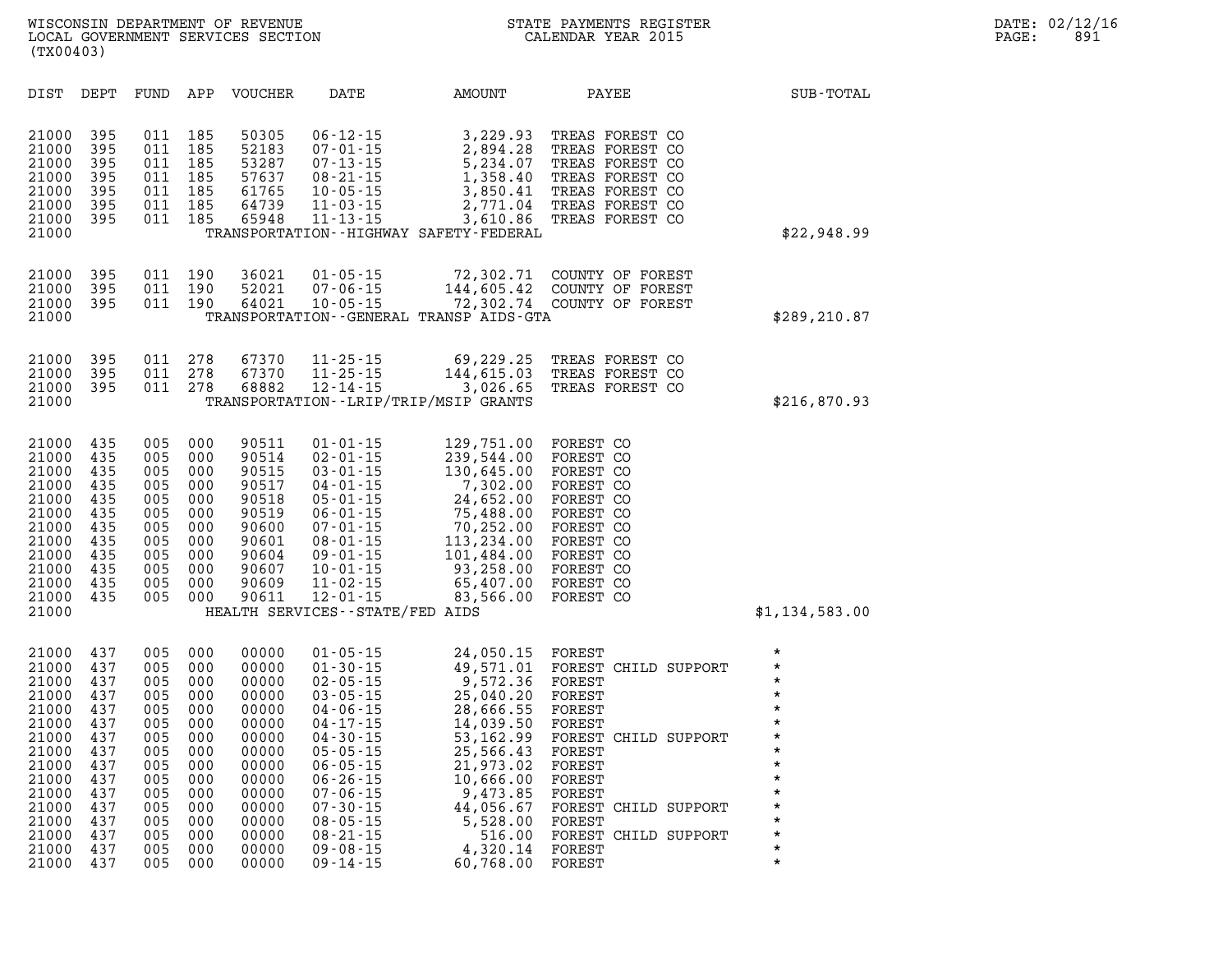| (TX00403)                   |            |         |                | WISCONSIN DEPARTMENT OF REVENUE<br>LOCAL GOVERNMENT SERVICES SECTION |                                                  | STATE PAYMENTS REGISTER<br>CALENDAR YEAR 2015                                                                          |                                    |                           | DATE: 02/12/16<br>PAGE:<br>892 |
|-----------------------------|------------|---------|----------------|----------------------------------------------------------------------|--------------------------------------------------|------------------------------------------------------------------------------------------------------------------------|------------------------------------|---------------------------|--------------------------------|
| DIST DEPT                   |            |         |                | FUND APP VOUCHER                                                     | DATE                                             | <b>AMOUNT</b>                                                                                                          | PAYEE                              | <b>SUB-TOTAL</b>          |                                |
| 21000 437<br>21000          |            |         | 005 000        |                                                                      |                                                  | 00000  10-05-15  20,748.67  FOREST<br>CHILDREN & FAMILIES--STATE/FEDERAL AIDS                                          |                                    | $\star$ .<br>\$407,719.54 |                                |
| 21000<br>21000              | 455        |         |                | 002 221 14                                                           | JUSTICE--LAW ENFORCEMENT SERVICES AID            | $07 - 21 - 15$ 310.00                                                                                                  | TREAS FOREST CNTY                  | \$310.00                  |                                |
| 21000<br>21000              | 455        |         | 002 226        |                                                                      | JUSTICE - - LAW ENFORCEMENT SERVICES             | 03707  01-15-15  300,000.00  TREAS FOREST CO                                                                           |                                    | \$300,000.00              |                                |
| 21000<br>21000              | 455        |         |                |                                                                      | JUSTICE - - LAW ENFORCEMENT TRAINING             | 002 231 11 03-19-15 6,720.00 TREAS FOREST CNTY                                                                         |                                    | \$6,720.00                |                                |
| 21000<br>21000 455<br>21000 | 455        | 002 263 | 002 263        | 03672                                                                | JUSTICE - - TRIBAL LAW ENFORCEMENT               | $01 - 15 - 15$ 34,663.00<br>$0.3673$ $0.1 - 15 - 15$ 30,009.00                                                         | TREAS FOREST CO<br>TREAS FOREST CO | \$64,672.00               |                                |
| 21000<br>21000 455<br>21000 | 455        | 002     | 532<br>002 532 | $\begin{array}{c} 04 \\ 12 \end{array}$<br>12                        |                                                  | 03-09-15  8,853.41 TREAS FOREST CO<br>07-27-15  8,817.08 TREAS FOREST CO<br>JUSTICE - - VICTIM/WITNESS ASSISTANCE SERV |                                    | \$17,670.49               |                                |
| 21000<br>21000              | 465        |         | 002 308        | 00233                                                                |                                                  | 09-23-15 6,505.64 TREAS FOREST CO<br>MILITARY AFFAIRS-EMER MGMT-RESPONSE EQMT                                          |                                    | \$6,505.64                |                                |
| 21000<br>21000              | 465        |         | 002 337        | 01338                                                                |                                                  | 06-24-15 1,914.00 TREAS FOREST CO<br>MILITARY AFFAIRS-EMERGENCY MGMT PLANNING                                          |                                    | \$1,914.00                |                                |
| 21000<br>21000<br>21000     | 465<br>465 | 002 342 | 002 342        | 00902<br>01409                                                       | $01 - 15 - 15$<br>$06 - 25 - 15$                 | 13,829.79 TREAS FOREST CO<br>14,479.46 TREAS FOREST CO<br>MILITARY AFFAIRS-EMERGENCY MGMT-FED FUND                     |                                    | \$28,309.25               |                                |
| 21000<br>21000              | 465        |         | 002 350        | 01042                                                                | 06-11-15<br>MILITARY AFFAIRS--HOMELAND SEC GRANT | 500.62                                                                                                                 | TREAS FOREST CO                    | \$500.62                  |                                |
| 21000 465<br>21000          |            |         |                |                                                                      |                                                  | 072 364 00985 01-20-15 1,900.00 TREAS FOREST CO<br>MILITARY AFFAIRS-EMER MGMT-PLANNING AID                             |                                    | \$1,900.00                |                                |
| 21000<br>21000              | 485        |         | 002 127        |                                                                      | 06021 06-12-15<br>VETERANS AFFAIRS GRANTS        |                                                                                                                        | 850.00 TREAS FOREST CO             | \$850.00                  |                                |
| 21000 485<br>21000          |            |         | 082 267        |                                                                      | VETERANS AFFAIRS -- GRANTS TO COUNTIES           | 06021  06-12-15  3,825.00 TREAS FOREST CO                                                                              |                                    | \$3,825.00                |                                |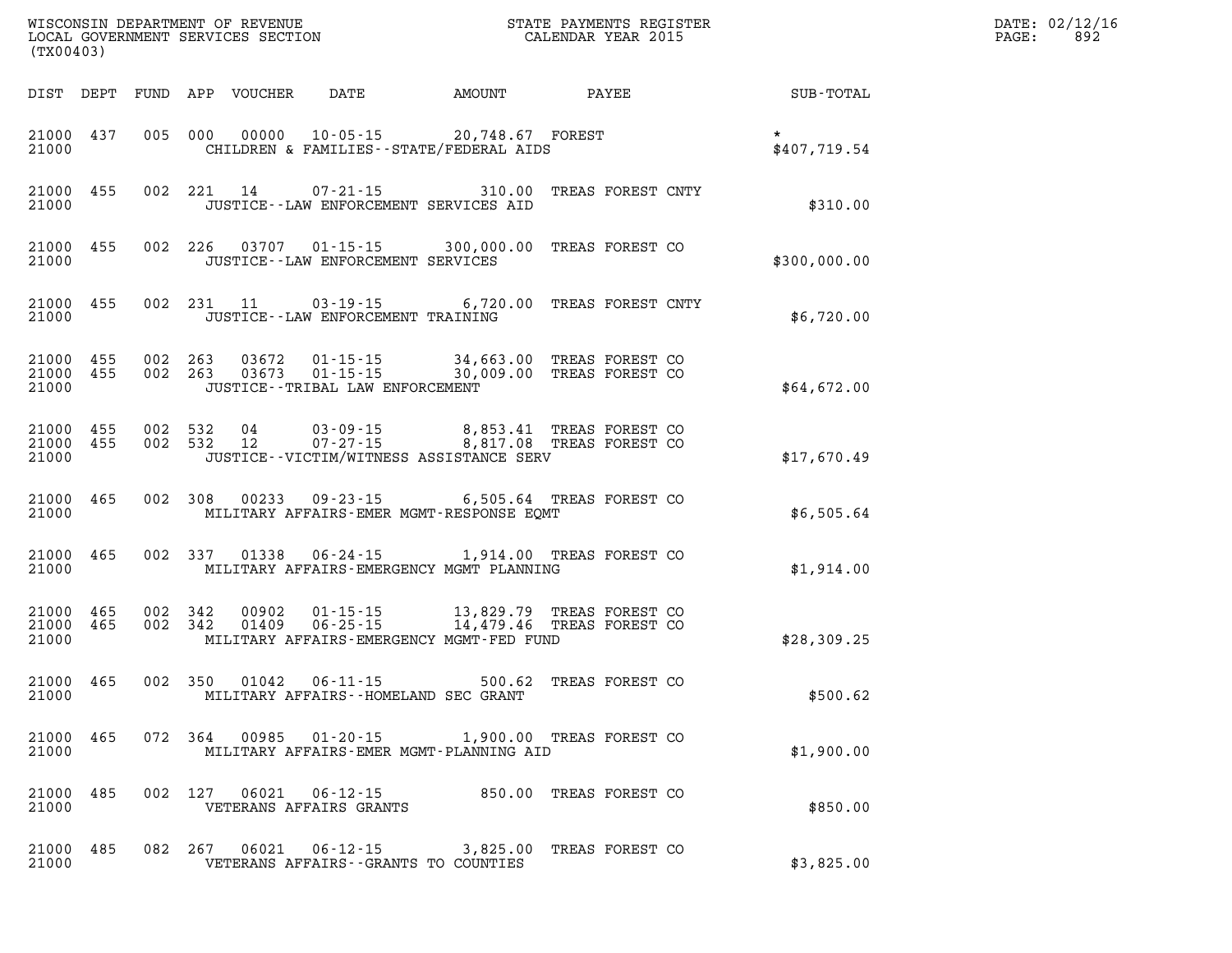| WISCONSIN DEPARTMENT OF REVENUE   | PAYMENTS REGISTER<br>3TATE | DATE: | 02/12/16 |
|-----------------------------------|----------------------------|-------|----------|
| LOCAL GOVERNMENT SERVICES SECTION | CALENDAR YEAR 2015         | PAGE  | 893      |

| (TX00403)                                                                                                |                                                                           |                          |                                                                                                                       | LOCAL GOVERNMENT SERVICES SECTION                                                               |                                                                                                                                                                                                                                                                                                                    |                                                                                                                                                                                                                                                                                        | CALENDAR YEAR 2015                                                                                                                                                                                            |                             | PAGE: | 893 |
|----------------------------------------------------------------------------------------------------------|---------------------------------------------------------------------------|--------------------------|-----------------------------------------------------------------------------------------------------------------------|-------------------------------------------------------------------------------------------------|--------------------------------------------------------------------------------------------------------------------------------------------------------------------------------------------------------------------------------------------------------------------------------------------------------------------|----------------------------------------------------------------------------------------------------------------------------------------------------------------------------------------------------------------------------------------------------------------------------------------|---------------------------------------------------------------------------------------------------------------------------------------------------------------------------------------------------------------|-----------------------------|-------|-----|
| DIST DEPT                                                                                                |                                                                           |                          |                                                                                                                       | FUND APP VOUCHER                                                                                |                                                                                                                                                                                                                                                                                                                    |                                                                                                                                                                                                                                                                                        |                                                                                                                                                                                                               | DATE AMOUNT PAYEE SUB-TOTAL |       |     |
| 21000<br>21000                                                                                           | 485                                                                       | 083                      | 370                                                                                                                   | 06021                                                                                           | $06 - 12 - 15$<br>VETERANS AFFAIRS -- GRANTS TO COUNTIES                                                                                                                                                                                                                                                           | 3,825.00                                                                                                                                                                                                                                                                               | TREAS FOREST CO                                                                                                                                                                                               | \$3,825.00                  |       |     |
| 21000<br>21000<br>21000<br>21000<br>21000<br>21000<br>21000<br>21000<br>21000<br>21000<br>21000<br>21000 | 505<br>505<br>505<br>505<br>505<br>505<br>505<br>505<br>505<br>505<br>505 |                          | 002 155<br>002 155<br>002 155<br>002 155<br>002 155<br>002 155<br>002 155<br>002 155<br>002 155<br>002 155<br>002 155 | 60422<br>60422<br>60487<br>60487<br>60564<br>60564<br>60626<br>60626<br>60704<br>60781<br>60816 | 01-23-15<br>01-23-15<br>01-23-15<br>02-10-15<br>02-10-15<br>02-10-15<br>2,088.00<br>03-10-15<br>2,088.00<br>03-10-15<br>2,118.00<br>03-10-15<br>1,333.00<br>04-07-15<br>1,216.00<br>05-21-15<br>2,602.00<br>06-08-15<br>2,602.00<br>06-08-15<br>2,602.00<br>06-08-15<br>2,<br>DOA-HOUSING ASSISTANCE-FEDERAL FUNDS |                                                                                                                                                                                                                                                                                        | TREAS FOREST CO<br>TREAS FOREST CO<br>TREAS FOREST CO<br>TREAS FOREST CO<br>TREAS FOREST CO<br>TREAS FOREST CO<br>TREAS FOREST CO<br>TREAS FOREST CO<br>TREAS FOREST CO<br>TREAS FOREST CO<br>TREAS FOREST CO | \$20,970.00                 |       |     |
| 21000<br>21000<br>21000<br>21000<br>21000<br>21000<br>21000<br>21000<br>21000                            | 505<br>505<br>505<br>505<br>505<br>505<br>505<br>505                      | 035<br>035<br>035<br>035 | 371<br>035 371<br>371<br>035 371<br>371<br>035 371<br>371<br>035 371                                                  | 60422<br>60422<br>60422<br>60487<br>60487<br>60564<br>60626<br>60704                            | $01 - 23 - 15$<br>DOA--PUBLIC BENEFITS FUND                                                                                                                                                                                                                                                                        | 1,067.00<br>01-23-15<br>01-23-15<br>01-23-15<br>01-23-15<br>02-10-15<br>02-10-15<br>03-10-15<br>03-00<br>04-07-15<br>05-21-15<br>05-21-15<br>05-21-05<br>05-21-05<br>05-21-05<br>05-21-05<br>05-21-05<br>05-21-05<br>05-21-05<br>05-21-05<br>05-21-05<br>05-21-05<br>05-23-00<br>05-21 | TREAS FOREST CO<br>TREAS FOREST CO<br>TREAS FOREST CO<br>TREAS FOREST CO<br>TREAS FOREST CO<br>TREAS FOREST CO<br>TREAS FOREST CO<br>TREAS FOREST CO                                                          | \$8,495.00                  |       |     |
| 21000<br>21000<br>21000                                                                                  | 505<br>505                                                                |                          | 089 166<br>089 166                                                                                                    | 04915<br>07561                                                                                  | $04 - 22 - 15$<br>DOA--LAND INFORMATION FUND                                                                                                                                                                                                                                                                       | 01-21-15 1,000.00 TREAS FOREST CO<br>80,848.00                                                                                                                                                                                                                                         | TREAS FOREST CO                                                                                                                                                                                               | \$81,848.00                 |       |     |
| 21000<br>21000                                                                                           | 835                                                                       |                          | 002 105                                                                                                               |                                                                                                 | REVENUE--STATE SHARED REVENUES                                                                                                                                                                                                                                                                                     | 43477 07-27-15 19,832.31 TREAS FOREST CO                                                                                                                                                                                                                                               |                                                                                                                                                                                                               | \$19,832.31                 |       |     |
| 21000<br>21000                                                                                           | 835                                                                       |                          | 002 109                                                                                                               |                                                                                                 | 01021  07-27-15<br>REVENUE--EXEMPT COMPUTER AID                                                                                                                                                                                                                                                                    |                                                                                                                                                                                                                                                                                        | 3,031.00 TREAS FOREST CO                                                                                                                                                                                      | \$3,031.00                  |       |     |
| 21000 835<br>21000 835<br>21000                                                                          |                                                                           |                          | 002 302<br>002 302                                                                                                    | 10031<br>11031                                                                                  | $07 - 27 - 15$<br>$07 - 27 - 15$                                                                                                                                                                                                                                                                                   | 1,640,256.97 TREAS FOREST CO<br>558,131.55 TREAS FOREST CO<br>REVENUE-FIRST DOLLAR/SCHOOL LEVY CREDITS                                                                                                                                                                                 |                                                                                                                                                                                                               | \$2,198,388.52              |       |     |
| 21000<br>21000                                                                                           | 835                                                                       | 021                      | 363                                                                                                                   | 37170                                                                                           | $03 - 23 - 15$<br>REVENUE--LOTTERY CREDIT -                                                                                                                                                                                                                                                                        | 310,528.18 TREAS FOREST CO                                                                                                                                                                                                                                                             |                                                                                                                                                                                                               | \$310,528.18                |       |     |
| 21000                                                                                                    |                                                                           |                          |                                                                                                                       |                                                                                                 | DISTRICT TOTAL APPROPRIATIONS                                                                                                                                                                                                                                                                                      |                                                                                                                                                                                                                                                                                        |                                                                                                                                                                                                               | \$6,225,819.85              |       |     |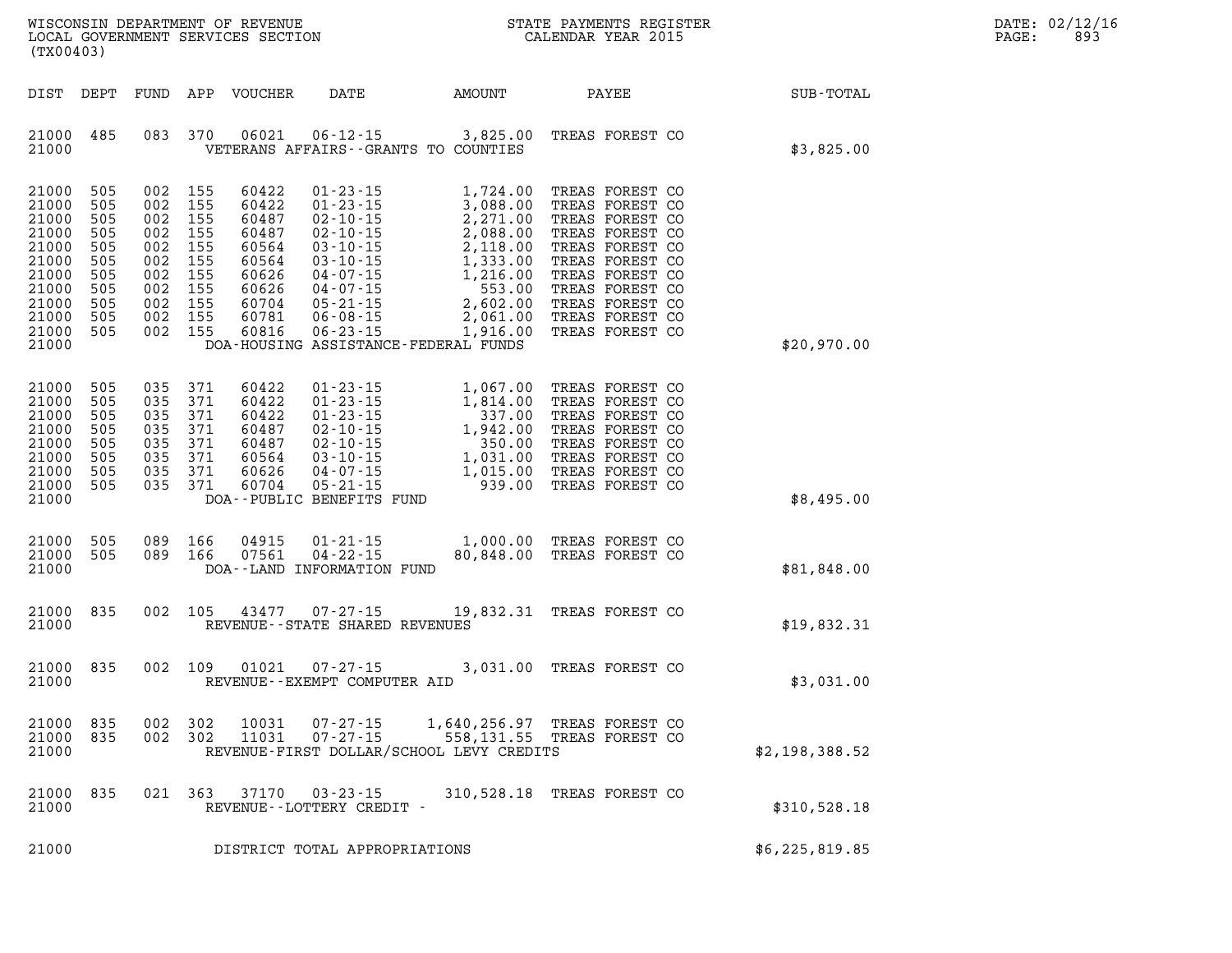|                                           | WISCONSIN DEPARTMENT OF REVENUE<br>LOCAL GOVERNMENT SERVICES SECTION<br>(TX00403) |      |                                      |                                  |                                                  |                                                                                                                    | STATE PAYMENTS REGISTER<br>CALENDAR YEAR 2015   |               | DATE: 02/12/16<br>PAGE:<br>894 |
|-------------------------------------------|-----------------------------------------------------------------------------------|------|--------------------------------------|----------------------------------|--------------------------------------------------|--------------------------------------------------------------------------------------------------------------------|-------------------------------------------------|---------------|--------------------------------|
| DIST                                      | DEPT                                                                              | FUND | APP                                  | VOUCHER                          | DATE                                             | AMOUNT                                                                                                             | PAYEE                                           | SUB-TOTAL     |                                |
| 21002 165<br>21002                        |                                                                                   |      | 002 225                              |                                  |                                                  | SAFETY/PROF SERV--FIRE INSURANCE DUES                                                                              | TREAS TN ALVIN                                  | \$994.74      |                                |
| 21002                                     | 21002 370                                                                         | 012  | 571                                  | 38892                            |                                                  | 06-02-15 500.44 TREAS TN ALVIN<br>NAT RESOURCES--FOREST CROP/MFL/CO FOREST                                         |                                                 | \$500.44      |                                |
| 21002<br>21002                            | 370                                                                               |      | 012 584                              | 00061                            |                                                  | 09-01-15 117,631.67<br>NAT RESOURCES - PMT IN LIEU OF TAXES                                                        | TREAS TN ALVIN                                  | \$117,631.67  |                                |
| 21002<br>21002<br>21002<br>21002<br>21002 | 395<br>395<br>395<br>- 395                                                        | 011  | 191<br>011 191<br>011 191<br>011 191 | 38546<br>46546<br>54546<br>66546 | $01 - 05 - 15$<br>04-06-15<br>10-05-15           | 37,036.69<br>37,036.69<br>07-06-15 37,036.69<br>37,036.71 TOWN OF ALVIN<br>TRANSPORTATION--GENERAL TRANSP AIDS-GTA | TOWN OF ALVIN<br>TOWN OF ALVIN<br>TOWN OF ALVIN | \$148, 146.78 |                                |
| 21002<br>21002                            | 835                                                                               | 002  | 105                                  | 43462                            | $07 - 27 - 15$<br>REVENUE--STATE SHARED REVENUES | 365.58                                                                                                             | TREAS TN ALVIN                                  | \$365.58      |                                |
| 21002                                     |                                                                                   |      |                                      |                                  | DISTRICT TOTAL APPROPRIATIONS                    |                                                                                                                    |                                                 | \$267,639.21  |                                |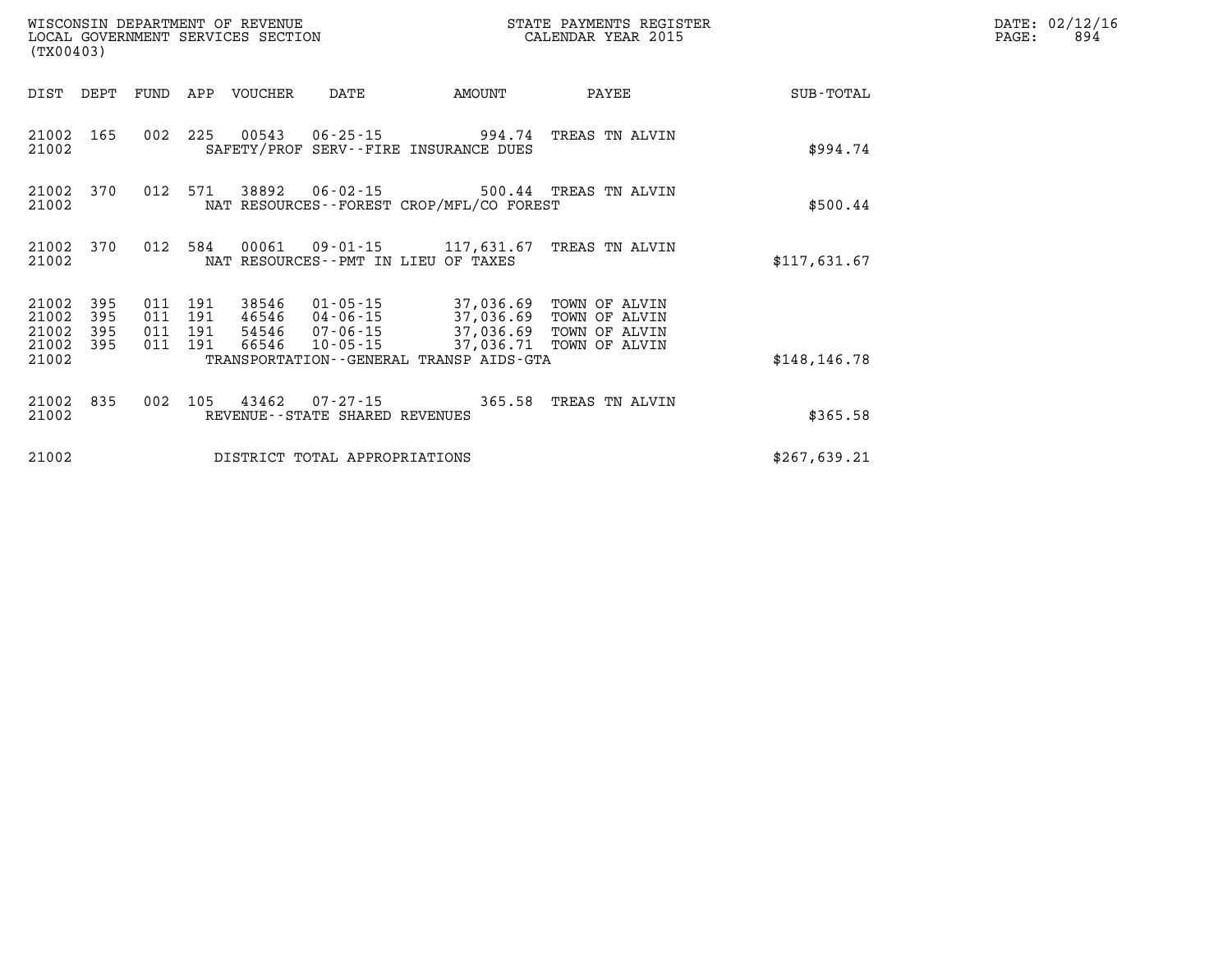| WISCONSIN DEPARTMENT OF REVENUE   | PAYMENTS REGISTER<br>ТТАТЕ | 02/12/16<br>$\mathtt{DATE}$ : |
|-----------------------------------|----------------------------|-------------------------------|
| LOCAL GOVERNMENT SERVICES SECTION | CALENDAR YEAR 2015         | 89!<br>PAGE:                  |

| (TX00403)                                                             |                                                                                                                                                                                                                                                                |                  |
|-----------------------------------------------------------------------|----------------------------------------------------------------------------------------------------------------------------------------------------------------------------------------------------------------------------------------------------------------|------------------|
| DIST<br>DEPT                                                          | FUND<br>APP<br>VOUCHER<br>DATE<br>AMOUNT<br>PAYEE                                                                                                                                                                                                              | <b>SUB-TOTAL</b> |
| 21004<br>165<br>21004                                                 | 002<br>225<br>00544  06-25-15  1,214.84  TREAS TN ARGONNE<br>SAFETY/PROF SERV--FIRE INSURANCE DUES                                                                                                                                                             | \$1,214.84       |
| 370<br>21004<br>370<br>21004<br>21004<br>370<br>21004                 | 401.12<br>000<br>001<br>01DNR<br>04-09-15<br>TREAS TOWN ARGONNE<br>04DNR  06-03-15  1,222.28 TREAS TOWN ARGONNE<br>000<br>001<br>$09 - 28 - 15$ 940.04<br>001<br>000<br>05DNR<br>TREAS TOWN ASHFORD<br>NAT RESOURCES-SEVERANCE/YIELD/WITHDRAWAL                | \$2,563.44       |
| 370<br>21004<br>21004                                                 | 002<br>503<br>$01 - 12 - 15$<br>17480<br>1,360.42<br>TREAS TN ARGONNE<br>124.67 TOWN SHARE<br>NAT RESOURCES -- AIDS IN LIEU OF TAXES                                                                                                                           | \$1,360.42       |
| 370<br>21004<br>21004                                                 | 012<br>571<br>38893 06-02-15<br>999.09 TREAS TN ARGONNE<br>NAT RESOURCES - - FOREST CROP/MFL/CO FOREST                                                                                                                                                         | \$999.09         |
| 370<br>21004<br>21004                                                 | 012<br>584<br>00062<br>09-01-15 78,196.71<br>TREAS TN ARGONNE<br>NAT RESOURCES -- PMT IN LIEU OF TAXES                                                                                                                                                         | \$78,196.71      |
| 21004<br>395<br>21004<br>395<br>21004<br>395<br>21004<br>395<br>21004 | 011 191<br>27,937.87<br>TOWN OF ARGONNE<br>011 191<br>TOWN OF ARGONNE<br>54547 07-06-15<br>191<br>27,937.87<br>011<br>TOWN OF ARGONNE<br>27,937.89<br>011<br>191<br>66547<br>$10 - 05 - 15$<br>TOWN OF ARGONNE<br>TRANSPORTATION - - GENERAL TRANSP AIDS - GTA | \$111,751.50     |
| 21004<br>835<br>21004                                                 | 002<br>105<br>43463<br>$07 - 27 - 15$<br>4,790.45<br>TREAS TN ARGONNE<br>REVENUE - - STATE SHARED REVENUES                                                                                                                                                     | \$4,790.45       |
| 21004                                                                 | DISTRICT TOTAL APPROPRIATIONS                                                                                                                                                                                                                                  | \$200,876.45     |

WISCONSIN DEPARTMENT OF REVENUE **STATE PAYMENTS REGISTER**<br>LOCAL GOVERNMENT SERVICES SECTION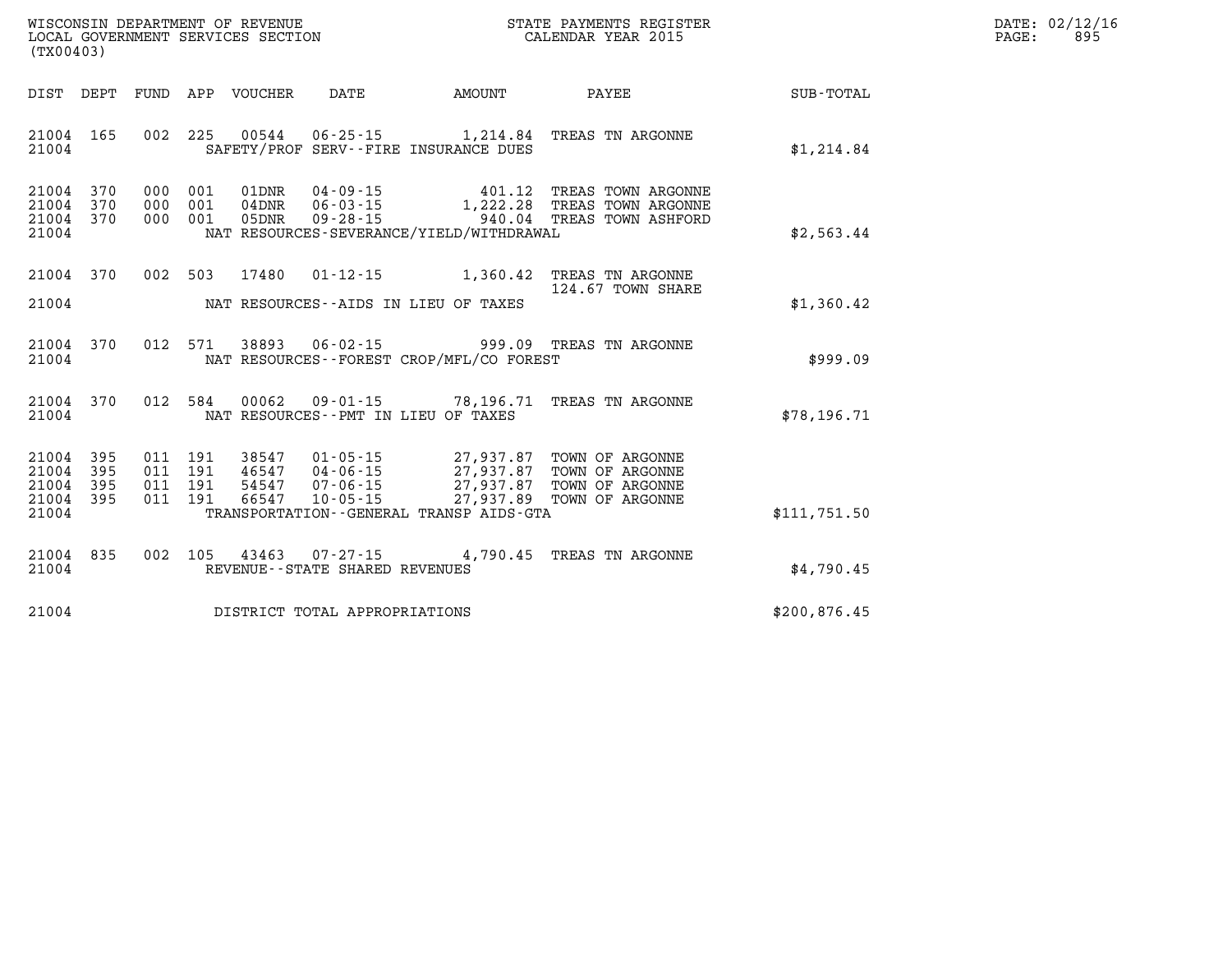| WISCONSIN DEPARTMENT OF REVENUE   | STATE PAYMENTS REGISTER | DATE: 02/12/16 |
|-----------------------------------|-------------------------|----------------|
| LOCAL GOVERNMENT SERVICES SECTION | CALENDAR YEAR 2015      | 896<br>PAGE:   |

| (TX00403)                                         |            |                                          | LOCAL GOVERNMENT SERVICES SECTION        |                                |                                                                                                                                                                                                                                                    | CALENDAR YEAR 2015 |                 | PAGE: | 896 |
|---------------------------------------------------|------------|------------------------------------------|------------------------------------------|--------------------------------|----------------------------------------------------------------------------------------------------------------------------------------------------------------------------------------------------------------------------------------------------|--------------------|-----------------|-------|-----|
|                                                   |            |                                          |                                          |                                | DIST DEPT FUND APP VOUCHER DATE AMOUNT                                                                                                                                                                                                             |                    | PAYEE SUB-TOTAL |       |     |
| 21006 165<br>21006                                |            |                                          |                                          |                                | 002 225 00545 06-25-15 1,198.23 TREAS TN ARMSTRONG CREEK<br>SAFETY/PROF SERV--FIRE INSURANCE DUES                                                                                                                                                  |                    | \$1,198.23      |       |     |
| 21006                                             | 21006 370  |                                          | 21006 370 000 001 04DNR<br>000 001 05DNR |                                | 06-03-15 2,750.27 TREAS TOWN ARMSTRONG CREEK<br>09-28-15 664.93 TREAS TOWN ARMSTRONG CREEK<br>NAT RESOURCES-SEVERANCE/YIELD/WITHDRAWAL                                                                                                             |                    | \$3,415.20      |       |     |
| 21006                                             |            |                                          |                                          |                                | 21006 370 012 571 38894 06-02-15 1,578.98 TREAS TN ARMSTRONG CREEK<br>NAT RESOURCES--FOREST CROP/MFL/CO FOREST                                                                                                                                     |                    | \$1,578.98      |       |     |
| 21006                                             |            |                                          |                                          |                                | 21006 370 012 584 00063 09-01-15 18,874.83 TREAS TN ARMSTRONG CREEK<br>NAT RESOURCES--PMT IN LIEU OF TAXES                                                                                                                                         |                    | \$18,874.83     |       |     |
| 21006 395<br>21006<br>21006<br>21006 395<br>21006 | 395<br>395 | 011 191<br>011 191<br>011 191<br>011 191 | 38548                                    |                                | 01-05-15 24, 165.28 TOWN OF ARMSTRONG CREEK<br>46548 04-06-15 24,165.28 TOWN OF ARMSTRONG CREEK<br>54548 07-06-15 24,165.28 TOWN OF ARMSTRONG CREEK<br>66548 10-05-15 24,165.31 TOWN OF ARMSTRONG CREEK<br>TRANSPORTATION--GENERAL TRANSP AIDS-GTA |                    | \$96,661.15     |       |     |
| 21006                                             |            |                                          |                                          | REVENUE--STATE SHARED REVENUES | 21006 835 002 105 43464 07-27-15 3,104.31 TREAS TN ARMSTRONG CREEK                                                                                                                                                                                 |                    | \$3,104.31      |       |     |
| 21006                                             | 21006 835  |                                          |                                          | REVENUE--EXEMPT COMPUTER AID   | 002 109 02515 07-27-15 14.00 TREAS TN ARMSTRONG CREEK                                                                                                                                                                                              |                    | \$14.00         |       |     |
| 21006                                             |            |                                          |                                          | DISTRICT TOTAL APPROPRIATIONS  |                                                                                                                                                                                                                                                    |                    | \$124,846.70    |       |     |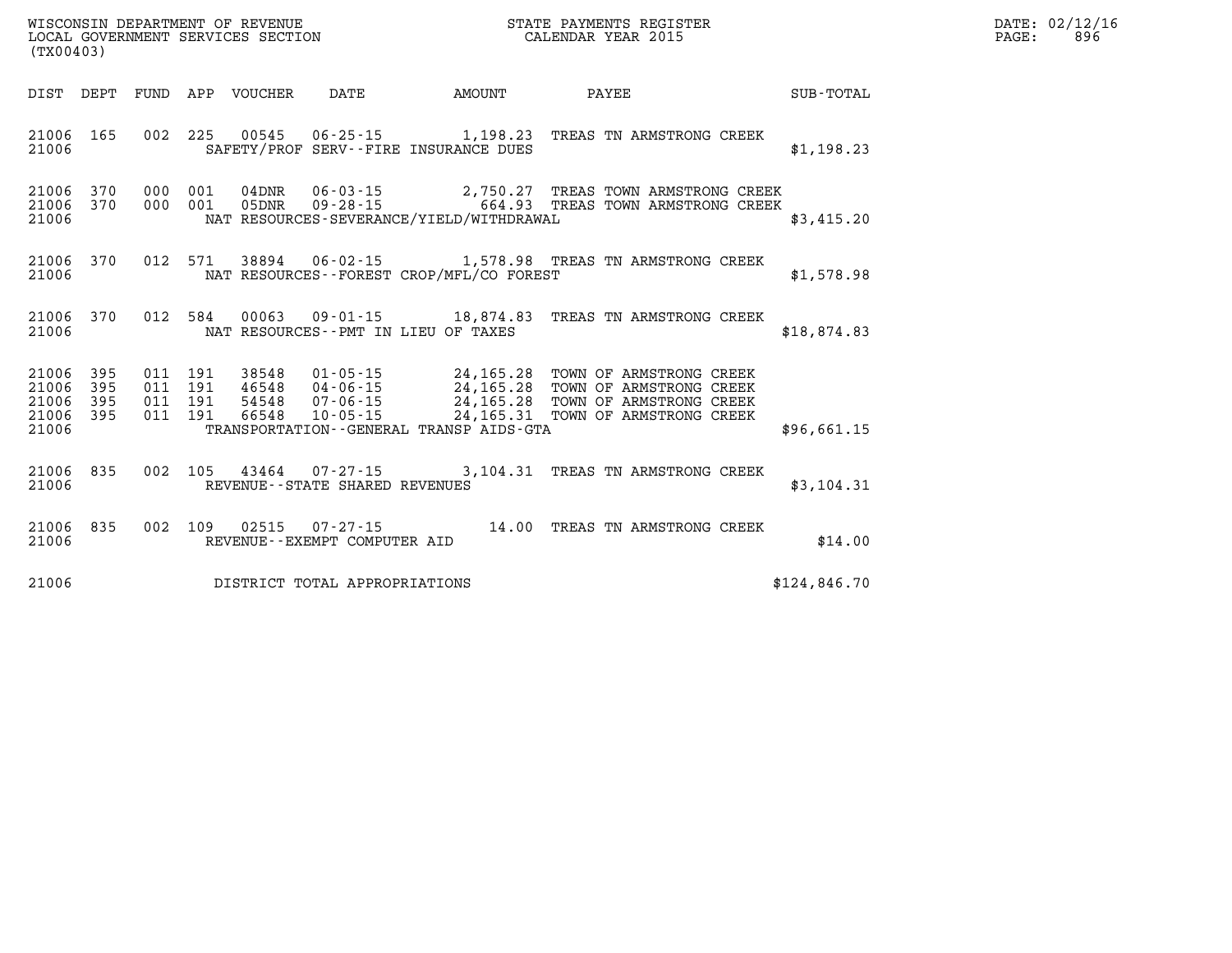| WISCONSIN DEPARTMENT OF REVENUE   | PAYMENTS REGISTER<br>3TATE | DATE: | 02/12/16 |
|-----------------------------------|----------------------------|-------|----------|
| LOCAL GOVERNMENT SERVICES SECTION | CALENDAR YEAR 2015         | PAGE  | 99'      |

|                | LOCAL GOVERNMENT SERVICES SECTION<br>(TX00403) |            |         |         |  |                                | CALENDAR YEAR 2015                       |                                                                                                                                                                                                                      |              | PAGE: | 897 |
|----------------|------------------------------------------------|------------|---------|---------|--|--------------------------------|------------------------------------------|----------------------------------------------------------------------------------------------------------------------------------------------------------------------------------------------------------------------|--------------|-------|-----|
|                |                                                |            |         |         |  |                                |                                          | DIST DEPT FUND APP VOUCHER DATE AMOUNT PAYEE TOTAL                                                                                                                                                                   |              |       |     |
| 21008          | 21008 165                                      |            |         |         |  |                                | SAFETY/PROF SERV--FIRE INSURANCE DUES    | 002 225 00546 06-25-15 450.19 TREAS TN BLACKWELL                                                                                                                                                                     | \$450.19     |       |     |
| 21008          | 21008 370<br>21008 370                         |            | 000 001 | 000 001 |  |                                | NAT RESOURCES-SEVERANCE/YIELD/WITHDRAWAL | 01DNR  04-09-15  47,639.21 TREAS TOWN BLACKWELL<br>05DNR  09-28-15  15,090.60 TREAS TOWN BLACKWELL                                                                                                                   | \$62,729.81  |       |     |
| 21008          |                                                |            |         |         |  |                                | NAT RESOURCES--AIDS IN LIEU OF TAXES     | 21008 370 002 503 17481 01-12-15 360.09 TREAS TN BLACKWELL<br>0.00 TOWN SHARE<br>0.00 TOWN SHARE                                                                                                                     | \$360.09     |       |     |
| 21008          | 21008 370                                      |            |         |         |  |                                | NAT RESOURCES-GENERAL OPERATIONS-FEDERAL | 002 941 01738 02-03-15 13,959.22 TREAS TN BLACKWELL                                                                                                                                                                  | \$13,959.22  |       |     |
| 21008          | 21008 370                                      |            |         |         |  |                                | NAT RESOURCES--FOREST CROP/MFL/CO FOREST | 012 571 38895 06-02-15 1,273.97 TREAS TN BLACKWELL                                                                                                                                                                   | \$1,273.97   |       |     |
| 21008          | 21008 370                                      |            |         |         |  |                                | NAT RESOURCES--PMT IN LIEU OF TAXES      | 012 584 00064 09-01-15 65,719.70 TREAS TN BLACKWELL                                                                                                                                                                  | \$65,719.70  |       |     |
| 21008<br>21008 | 21008 395<br>21008<br>21008 395                | 395<br>395 |         |         |  |                                | TRANSPORTATION--GENERAL TRANSP AIDS-GTA  | 011 191 38549 01-05-15 28,224.13 TOWN OF BLACKWELL<br>011 191 46549 04-06-15 28,224.13 TOWN OF BLACKWELL<br>011 191 54549 07-06-15 28,224.13 TOWN OF BLACKWELL<br>011 191 66549 10-05-15 28,224.15 TOWN OF BLACKWELL | \$112,896.54 |       |     |
| 21008          | 21008 835                                      |            |         |         |  | REVENUE--STATE SHARED REVENUES |                                          | 002 105 43465 07-27-15 5,091.05 TREAS TN BLACKWELL                                                                                                                                                                   | \$5,091.05   |       |     |
| 21008          |                                                |            |         |         |  | DISTRICT TOTAL APPROPRIATIONS  |                                          |                                                                                                                                                                                                                      | \$262,480.57 |       |     |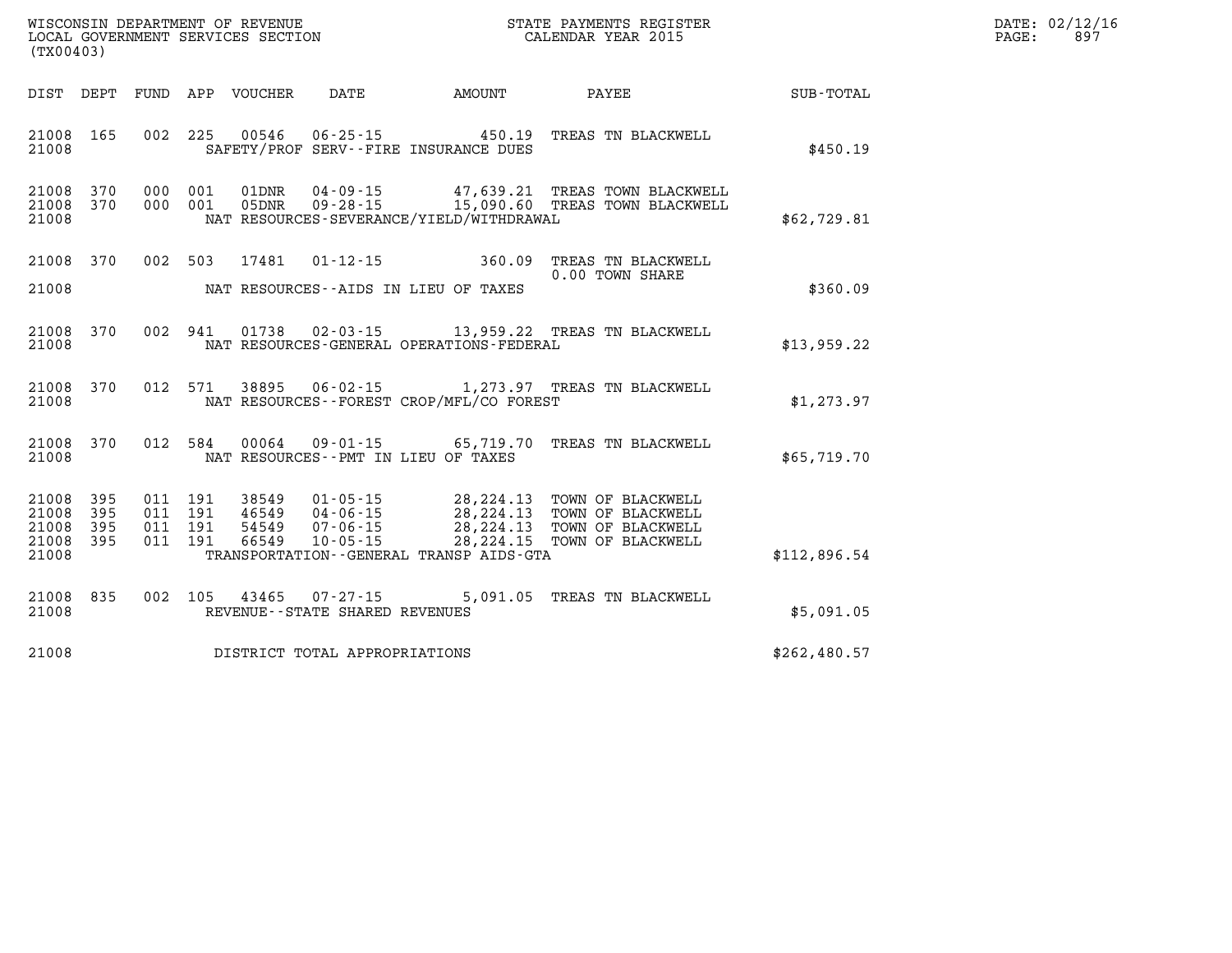| WISCONSIN DEPARTMENT OF REVENUE   | STATE PAYMENTS REGISTER | DATE: 02/12/16 |     |
|-----------------------------------|-------------------------|----------------|-----|
| LOCAL GOVERNMENT SERVICES SECTION | CALENDAR YEAR 2015      | PAGE:          | 898 |

| (TX00403)                                                                                         |                                                                                                                                                                                                                                                                                                                  |             |
|---------------------------------------------------------------------------------------------------|------------------------------------------------------------------------------------------------------------------------------------------------------------------------------------------------------------------------------------------------------------------------------------------------------------------|-------------|
| DIST<br>DEPT<br>FUND                                                                              | APP<br><b>DATE</b><br>VOUCHER<br>AMOUNT<br>PAYEE                                                                                                                                                                                                                                                                 | SUB-TOTAL   |
| 002<br>21010<br>165<br>21010                                                                      | 225<br>00547<br>$06 - 25 - 15$<br>355.65<br>TREAS TN CASWELL<br>SAFETY/PROF SERV--FIRE INSURANCE DUES                                                                                                                                                                                                            | \$355.65    |
| 21010<br>370<br>000<br>21010<br>000<br>370<br>21010<br>370<br>000<br>21010                        | 001<br>04 - 09 - 15<br>1,211.00<br>01DNR<br>TREAS TOWN CASWELL<br>1,576.12<br>001<br>$04\,\mathrm{DNR}$<br>$06 - 03 - 15$<br>TREAS TOWN CASWELL<br>001<br>05DNR<br>$09 - 28 - 15$<br>5,185.42<br>TREAS TOWN CASWELL<br>NAT RESOURCES-SEVERANCE/YIELD/WITHDRAWAL                                                  | \$7,972.54  |
| 370<br>002<br>21010<br>21010                                                                      | 503<br>17482<br>$01 - 12 - 15$<br>840.25<br>TREAS TN CASWELL<br>36.96 TOWN SHARE<br>NAT RESOURCES -- AIDS IN LIEU OF TAXES                                                                                                                                                                                       | \$840.25    |
| 012<br>21010<br>370<br>21010                                                                      | 571<br>38896  06-02-15  3,679.83  TREAS TN CASWELL<br>NAT RESOURCES - - FOREST CROP/MFL/CO FOREST                                                                                                                                                                                                                | \$3,679.83  |
| 012<br>21010<br>370<br>21010                                                                      | 584<br>00065 09-01-15 18,506.81<br>TREAS TN CASWELL<br>NAT RESOURCES -- PMT IN LIEU OF TAXES                                                                                                                                                                                                                     | \$18,506.81 |
| 21010<br>395<br>011<br>395<br>21010<br>011<br>21010<br>395<br>011<br>21010<br>395<br>011<br>21010 | 191<br>38550<br>$01 - 05 - 15$<br>3,432.01<br>TOWN OF CASWELL<br>191<br>46550<br>$04 - 06 - 15$<br>3,432.01<br>TOWN OF CASWELL<br>191<br>$07 - 06 - 15$<br>3,432.01<br>54550<br>TOWN OF CASWELL<br>191<br>3,432.04<br>66550<br>$10 - 05 - 15$<br>TOWN OF CASWELL<br>TRANSPORTATION - - GENERAL TRANSP AIDS - GTA | \$13,728.07 |
| 002<br>21010<br>835<br>21010                                                                      | 105<br>43466<br>$07 - 27 - 15$<br>2,835.63<br>TREAS TN CASWELL<br>REVENUE - - STATE SHARED REVENUES                                                                                                                                                                                                              | \$2,835.63  |
| 21010                                                                                             | DISTRICT TOTAL APPROPRIATIONS                                                                                                                                                                                                                                                                                    | \$47,918.78 |

WISCONSIN DEPARTMENT OF REVENUE **STATE PAYMENTS REGISTER**<br>LOCAL GOVERNMENT SERVICES SECTION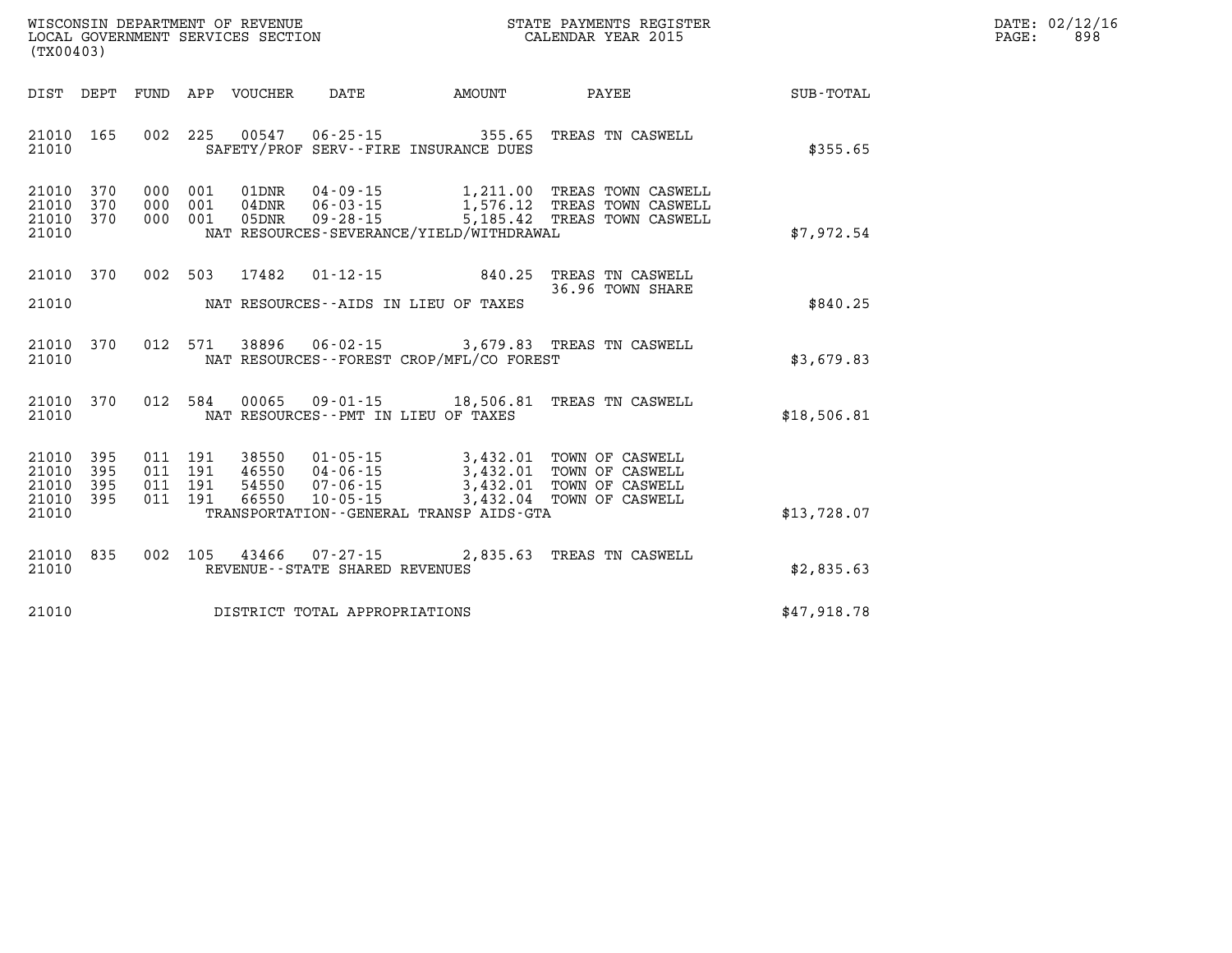| (TX00403)                                             |                   |                                          |         | WISCONSIN DEPARTMENT OF REVENUE<br>LOCAL GOVERNMENT SERVICES SECTION |                                        | STATE PAYMENTS REGISTER<br>CALENDAR YEAR 2015 |                                                                                                                                                                                          |              | DATE: 02/12/16<br>899<br>$\mathtt{PAGE:}$ |
|-------------------------------------------------------|-------------------|------------------------------------------|---------|----------------------------------------------------------------------|----------------------------------------|-----------------------------------------------|------------------------------------------------------------------------------------------------------------------------------------------------------------------------------------------|--------------|-------------------------------------------|
|                                                       |                   |                                          |         |                                                                      | DIST DEPT FUND APP VOUCHER DATE AMOUNT |                                               | <b>PAYEE</b>                                                                                                                                                                             | SUB-TOTAL    |                                           |
| 21012 165<br>21012                                    |                   | 002 225                                  |         | 00548                                                                |                                        | SAFETY/PROF SERV--FIRE INSURANCE DUES         | 06-25-15 1,769.16 TREAS TN CRANDON                                                                                                                                                       | \$1,769.16   |                                           |
| 21012 370<br>21012                                    | 21012 370 000 001 | 000 001                                  |         | 04DNR<br>05DNR                                                       |                                        | NAT RESOURCES-SEVERANCE/YIELD/WITHDRAWAL      | 06-03-15 865.91 TREAS TOWN CRANDON<br>09-28-15 2,549.82 TREAS TOWN CRANDON                                                                                                               | \$3,415.73   |                                           |
| 21012 370<br>21012                                    |                   |                                          |         | 002 503 17483                                                        | $01 - 12 - 15$                         | NAT RESOURCES--AIDS IN LIEU OF TAXES          | 5,709.36 TREAS TN CRANDON                                                                                                                                                                | \$5,709.36   |                                           |
| 21012 370<br>21012                                    | 21012 370 012 571 | 012 571                                  |         |                                                                      |                                        | NAT RESOURCES - - FOREST CROP/MFL/CO FOREST   | 38897  06-02-15   1,166.55  TREAS TN CRANDON<br>38897  06-02-15   166.11  TREAS TN CRANDON                                                                                               | \$1,332.66   |                                           |
| 21012 370<br>21012                                    | 21012 370         | 012 579<br>012 579                       |         | 20228<br>20228                                                       |                                        | NAT RESOURCES -- AIDS IN LIEU OF TAXES        | 04-03-15 1,905.23 TREAS TN CRANDON<br>04-03-15 64.00 TREAS TN CRANDON                                                                                                                    | \$1,969.23   |                                           |
| 21012 395<br>21012 395<br>21012<br>21012 395<br>21012 | - 395             | 011 191<br>011 191<br>011 191<br>011 191 |         |                                                                      |                                        | TRANSPORTATION--GENERAL TRANSP AIDS-GTA       | 38551  01-05-15  17,291.20  TOWN OF CRANDON<br>46551  04-06-15  17,291.20  TOWN OF CRANDON<br>54551  07-06-15  17,291.20  TOWN OF CRANDON<br>66551  10-05-15  17,291.22  TOWN OF CRANDON | \$69,164.82  |                                           |
| 21012 395<br>21012                                    |                   |                                          |         | 011 278 58404                                                        |                                        | TRANSPORTATION - - LRIP/TRIP/MSIP GRANTS      | 08-27-15 25,000.00 TREAS TN CRANDON                                                                                                                                                      | \$25,000.00  |                                           |
| 21012 835<br>21012                                    |                   |                                          |         |                                                                      | REVENUE - - STATE SHARED REVENUES      |                                               | 002 105 43467 07-27-15 4,908.92 TREAS TN CRANDON                                                                                                                                         | \$4,908.92   |                                           |
| 21012 835<br>21012                                    |                   |                                          | 002 109 |                                                                      | REVENUE--EXEMPT COMPUTER AID           |                                               | 02516  07-27-15  256.00 TREAS TN CRANDON                                                                                                                                                 | \$256.00     |                                           |
| 21012                                                 | 21012 835         |                                          |         | 002 501 00002                                                        |                                        | DOA-PAYMENT FOR MUNICIPAL SERVICES AID        | 02-02-15 76.74 TREAS TN CRANDON                                                                                                                                                          | \$76.74      |                                           |
| 21012                                                 |                   |                                          |         |                                                                      | DISTRICT TOTAL APPROPRIATIONS          |                                               |                                                                                                                                                                                          | \$113,602.62 |                                           |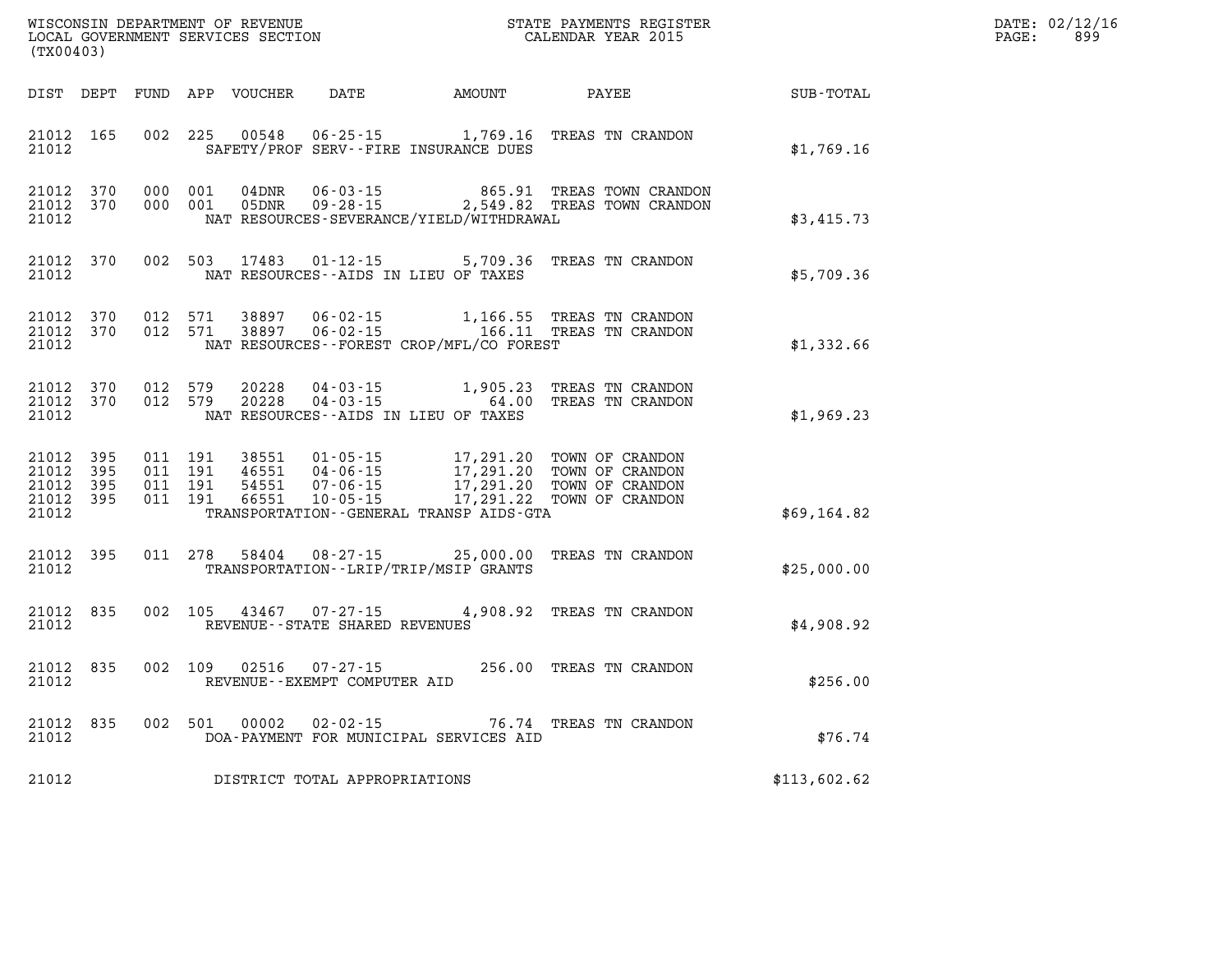| (TX00403)                                                 |           |  |                                 |                                | $\tt WISCONSIM DEPARTMENT OF REVENUE$ $\tt WISCONSIMENT$ SERVICES SECTION $\tt WISCONERNMENT$ SERVICES SECTION $\tt CALENDAR$ YEAR 2015 |                                                                                                                                                                                                                                                                                                                                                            | DATE: 02/12/16<br>$\mathtt{PAGE:}$<br>900 |  |
|-----------------------------------------------------------|-----------|--|---------------------------------|--------------------------------|-----------------------------------------------------------------------------------------------------------------------------------------|------------------------------------------------------------------------------------------------------------------------------------------------------------------------------------------------------------------------------------------------------------------------------------------------------------------------------------------------------------|-------------------------------------------|--|
|                                                           |           |  | DIST DEPT FUND APP VOUCHER DATE |                                | <b>EXAMPLE THE AMOUNT</b>                                                                                                               | <b>PAYEE</b> PAYEE                                                                                                                                                                                                                                                                                                                                         | SUB-TOTAL                                 |  |
| 21014 165<br>21014                                        |           |  |                                 |                                | SAFETY/PROF SERV--FIRE INSURANCE DUES                                                                                                   | 002 225 00549 06-25-15 1,988.88 TREAS TN FREEDOM                                                                                                                                                                                                                                                                                                           | \$1,988.88                                |  |
| 21014                                                     | 21014 370 |  |                                 |                                | NAT RESOURCES - - FOREST CROP/MFL/CO FOREST                                                                                             | 012 571 38898 06-02-15 118.31 TREAS TN FREEDOM                                                                                                                                                                                                                                                                                                             | \$118.31                                  |  |
| 21014                                                     |           |  |                                 |                                | NAT RESOURCES--PMT IN LIEU OF TAXES                                                                                                     | 21014 370 012 584 00066 09-01-15 28,872.15 TREAS TN FREEDOM                                                                                                                                                                                                                                                                                                | \$28,872.15                               |  |
| 21014 395<br>21014 395<br>21014 395<br>21014 395<br>21014 |           |  |                                 |                                | TRANSPORTATION--GENERAL TRANSP AIDS-GTA                                                                                                 | $\begin{array}{cccc} 011 & 191 & 38552 & 01\cdot 05\cdot 15 & 21,882.37 & \text{TOWN OF FREEDOM} \\ 011 & 191 & 46552 & 04\cdot 06\cdot 15 & 21,882.37 & \text{TOWN OF FREEDOM} \\ 011 & 191 & 54552 & 07\cdot 06\cdot 15 & 21,882.37 & \text{TOWN OF FREEDOM} \\ 011 & 191 & 66552 & 10\cdot 05\cdot 15 & 21,882.39 & \text{TOWN OF FREEDOM} \end{array}$ | \$87,529.50                               |  |
| 21014                                                     | 21014 395 |  |                                 |                                | TRANSPORTATION--LRIP/TRIP/MSIP GRANTS                                                                                                   | 011 278 37128 01-21-15 25,000.00 TREAS TN FREEDOM                                                                                                                                                                                                                                                                                                          | \$25,000.00                               |  |
| 21014                                                     | 21014 835 |  |                                 | REVENUE--STATE SHARED REVENUES |                                                                                                                                         | 002 105 43468 07-27-15 647.00 TREAS TN FREEDOM                                                                                                                                                                                                                                                                                                             | \$647.00                                  |  |
| 21014 835<br>21014                                        |           |  |                                 | REVENUE--EXEMPT COMPUTER AID   |                                                                                                                                         | 002 109 02517 07-27-15 2.00 TREAS TN FREEDOM                                                                                                                                                                                                                                                                                                               | \$2.00                                    |  |
| 21014                                                     |           |  |                                 | DISTRICT TOTAL APPROPRIATIONS  |                                                                                                                                         |                                                                                                                                                                                                                                                                                                                                                            | \$144.157.84                              |  |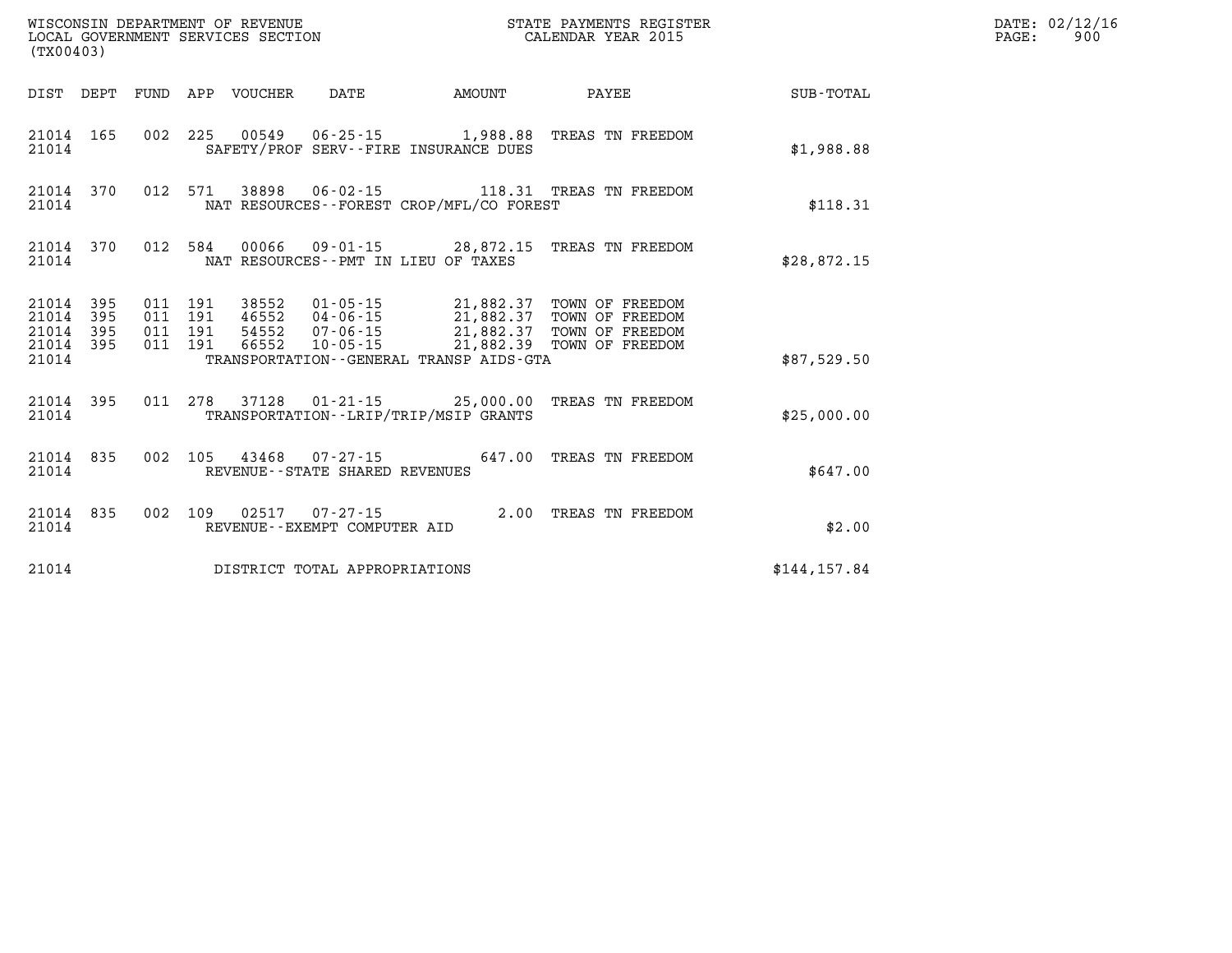| (TX00403)                                                 |  |  |                                |                                                                                                                                                                                                                                                      | WISCONSIN DEPARTMENT OF REVENUE<br>LOCAL GOVERNMENT SERVICES SECTION<br>CALENDAR YEAR 2015    |                                                    | DATE: 02/12/16<br>PAGE:<br>901 |
|-----------------------------------------------------------|--|--|--------------------------------|------------------------------------------------------------------------------------------------------------------------------------------------------------------------------------------------------------------------------------------------------|-----------------------------------------------------------------------------------------------|----------------------------------------------------|--------------------------------|
|                                                           |  |  |                                |                                                                                                                                                                                                                                                      |                                                                                               | DIST DEPT FUND APP VOUCHER DATE AMOUNT PAYEE TOTAL |                                |
| 21016 165<br>21016                                        |  |  |                                | 002 225 00550 06-25-15 4,038.62 TREAS TN HILES<br>SAFETY/PROF SERV--FIRE INSURANCE DUES                                                                                                                                                              |                                                                                               | \$4,038.62                                         |                                |
| 21016                                                     |  |  |                                | NAT RESOURCES-SEVERANCE/YIELD/WITHDRAWAL                                                                                                                                                                                                             | 21016 370 000 001 04DNR 06-03-15 1,855.06 TREAS TOWN HILES                                    | \$1,855.06                                         |                                |
| 21016 370<br>21016                                        |  |  |                                | 012 571 38899 06-02-15 562.37 TREAS TN HILES<br>NAT RESOURCES - - FOREST CROP/MFL/CO FOREST                                                                                                                                                          |                                                                                               | \$562.37                                           |                                |
| 21016 370<br>21016 370<br>21016                           |  |  |                                | NAT RESOURCES--AIDS IN LIEU OF TAXES                                                                                                                                                                                                                 | 012 579 20229 04-03-15   5.02 TREAS TN HILES<br>012 579 20229 04-03-15   49.71 TREAS TN HILES | \$54.73                                            |                                |
| 21016 370<br>21016                                        |  |  |                                | 012 584 00067 09-01-15 131,022.00 TREAS TN HILES<br>NAT RESOURCES--PMT IN LIEU OF TAXES                                                                                                                                                              |                                                                                               | \$131,022.00                                       |                                |
| 21016 395<br>21016 395<br>21016 395<br>21016 395<br>21016 |  |  |                                | 011 191 38553 01-05-15 55,666.56 TOWN OF HILES<br>011 191 46553 04-06-15 55,666.56 TOWN OF HILES<br>011 191 54553 07-06-15 55,666.56 TOWN OF HILES<br>011 191 66553 10-05-15 55,666.56 TOWN OF HILES<br>TRANSPORTATION - - GENERAL TRANSP AIDS - GTA |                                                                                               | \$222,666.24                                       |                                |
| 21016 835<br>21016                                        |  |  | REVENUE--STATE SHARED REVENUES | 002 105 43469 07-27-15 1,345.03 TREAS TN HILES                                                                                                                                                                                                       |                                                                                               | \$1,345.03                                         |                                |
| 21016 835<br>21016                                        |  |  | REVENUE--EXEMPT COMPUTER AID   | 002 $109$ 02518 07-27-15 $1.00$ TREAS TN HILES<br>REVENUE--EXEMPT COMPITER AID                                                                                                                                                                       |                                                                                               | \$1.00                                             |                                |
| 21016                                                     |  |  | DISTRICT TOTAL APPROPRIATIONS  |                                                                                                                                                                                                                                                      |                                                                                               | \$361,545.05                                       |                                |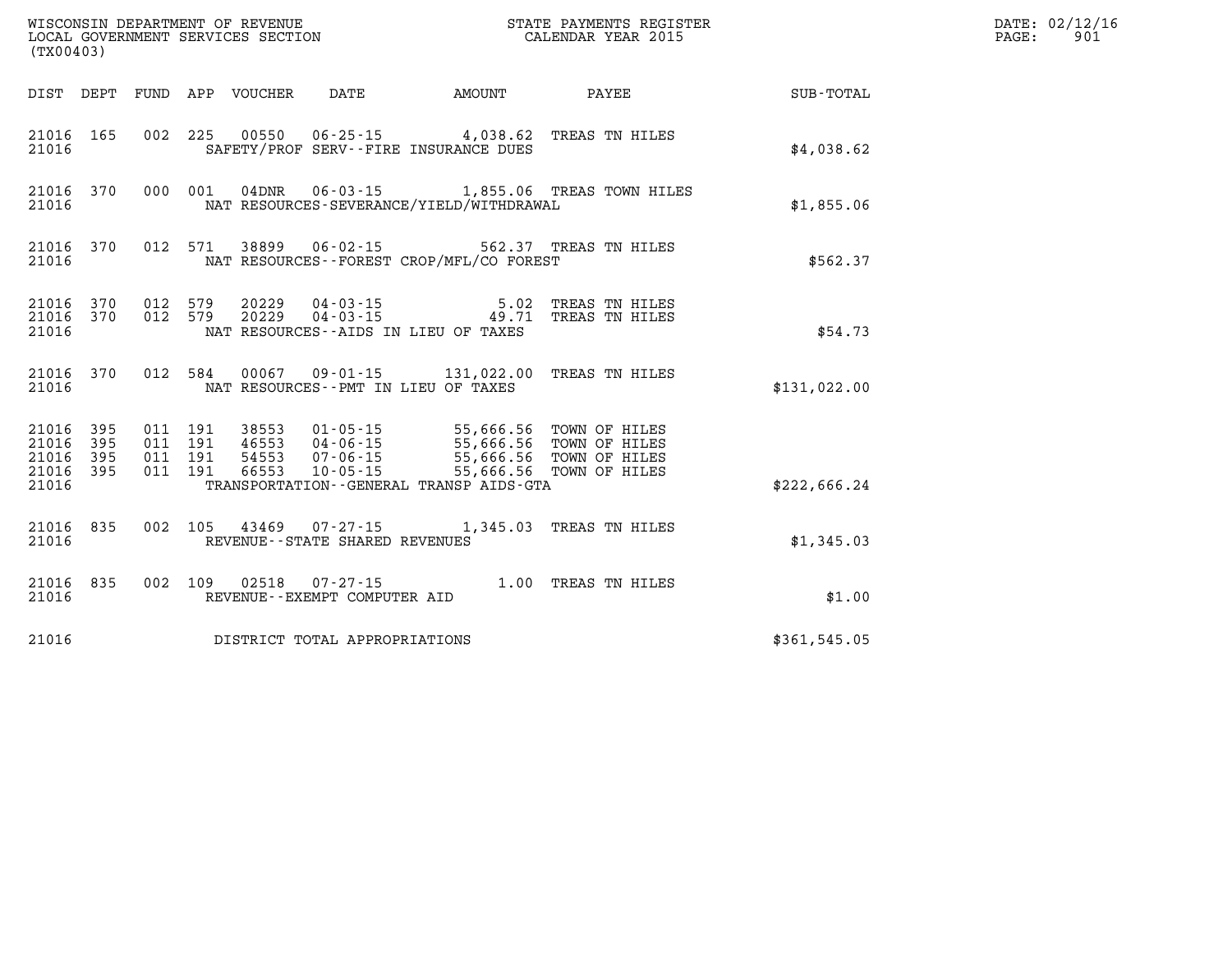| WISCONSIN DEPARTMENT OF REVENUE   | STATE PAYMENTS REGISTER | $\texttt{DATE:}$ | .: 02/12/16 |
|-----------------------------------|-------------------------|------------------|-------------|
| LOCAL GOVERNMENT SERVICES SECTION | CALENDAR YEAR 2015      | PAGE:            | 902         |

| LOCAL GOVERNMENT SERVICES SECTION<br>(TX00403)                        |     |                                          |                                  |                                                          |                                                                                 | CALENDAR YEAR 2015                                                                                                                                                        |                             | PAGE: | 902 |
|-----------------------------------------------------------------------|-----|------------------------------------------|----------------------------------|----------------------------------------------------------|---------------------------------------------------------------------------------|---------------------------------------------------------------------------------------------------------------------------------------------------------------------------|-----------------------------|-------|-----|
| DIST DEPT                                                             |     |                                          | FUND APP VOUCHER                 |                                                          |                                                                                 |                                                                                                                                                                           | DATE AMOUNT PAYEE SUB-TOTAL |       |     |
| 21018 165<br>21018                                                    |     | 002 225                                  | 00551                            |                                                          | 06-25-15 3,043.02 TREAS TN LAONA<br>SAFETY/PROF SERV--FIRE INSURANCE DUES       |                                                                                                                                                                           | \$3,043.02                  |       |     |
| 21018<br>370<br>21018<br>370<br>21018<br>370<br>21018<br>370<br>21018 | 000 | 000 001<br>000 001<br>001<br>000 001     |                                  |                                                          | NAT RESOURCES-SEVERANCE/YIELD/WITHDRAWAL                                        | 01DNR 04-09-15 269.08 TREAS TOWN LAONA<br>03DNR 04-13-15 2,738.14 TREAS TOWN LAONA<br>04DNR 06-03-15 13,119.92 TREAS TOWN LAONA<br>05DNR 09-28-15 571.90 TREAS TOWN LAONA | \$16,699.04                 |       |     |
| 21018<br>370                                                          |     | 002 503                                  | 17484                            |                                                          | 01-12-15 2,412.62 TREAS TN LAONA                                                | 427.92 TOWN SHARE                                                                                                                                                         |                             |       |     |
| 21018                                                                 |     |                                          |                                  |                                                          | NAT RESOURCES--AIDS IN LIEU OF TAXES                                            |                                                                                                                                                                           | \$2,412.62                  |       |     |
| 21018<br>370<br>21018                                                 |     | 012 571                                  | 38900                            |                                                          | 06-02-15 5,823.67 TREAS TN LAONA<br>NAT RESOURCES--FOREST CROP/MFL/CO FOREST    |                                                                                                                                                                           | \$5,823.67                  |       |     |
| 21018<br>370<br>21018                                                 |     | 012 579                                  | 20230                            | $04 - 03 - 15$                                           | 12.32 TREAS TN LAONA<br>NAT RESOURCES--AIDS IN LIEU OF TAXES                    |                                                                                                                                                                           | \$12.32                     |       |     |
| 21018<br>370<br>21018                                                 |     | 012 584                                  | 00068                            | 09-01-15                                                 | 57,358.31 TREAS TN LAONA<br>NAT RESOURCES--PMT IN LIEU OF TAXES                 |                                                                                                                                                                           | \$57,358.31                 |       |     |
| 21018<br>395<br>21018                                                 |     | 011 185                                  | 43021                            |                                                          | 03-24-15 4,000.00 TREAS TN LAONA<br>TRANSPORTATION - - HIGHWAY SAFETY - FEDERAL |                                                                                                                                                                           | \$4,000.00                  |       |     |
| 21018<br>395<br>21018<br>395<br>21018<br>395<br>21018<br>395<br>21018 |     | 011 191<br>011 191<br>011 191<br>011 191 | 38554<br>46554<br>54554<br>66554 | 01-05-15<br>04-06-15<br>$07 - 06 - 15$<br>$10 - 05 - 15$ | TRANSPORTATION--GENERAL TRANSP AIDS-GTA                                         | 35,898.10 TOWN OF LAONA<br>35,898.10 TOWN OF LAONA<br>35,898.10 TOWN OF LAONA<br>35,898.12 TOWN OF LAONA                                                                  | \$143,592.42                |       |     |
| 21018<br>455<br>21018                                                 |     | 002 231 15                               |                                  | $04 - 13 - 15$<br>JUSTICE - - LAW ENFORCEMENT TRAINING   |                                                                                 | 160.00 TREAS TN LAONA                                                                                                                                                     | \$160.00                    |       |     |
| 21018 835<br>21018                                                    |     |                                          |                                  | 002 105 43470 07-27-15<br>REVENUE--STATE SHARED REVENUES |                                                                                 | 13,864.86 TREAS TN LAONA                                                                                                                                                  | \$13,864.86                 |       |     |
| 21018<br>835<br>21018                                                 |     | 002 109                                  |                                  | 02519  07-27-15<br>REVENUE--EXEMPT COMPUTER AID          |                                                                                 | 892.00 TREAS TN LAONA                                                                                                                                                     | \$892.00                    |       |     |
| 21018                                                                 |     |                                          |                                  | DISTRICT TOTAL APPROPRIATIONS                            |                                                                                 |                                                                                                                                                                           | \$247,858.26                |       |     |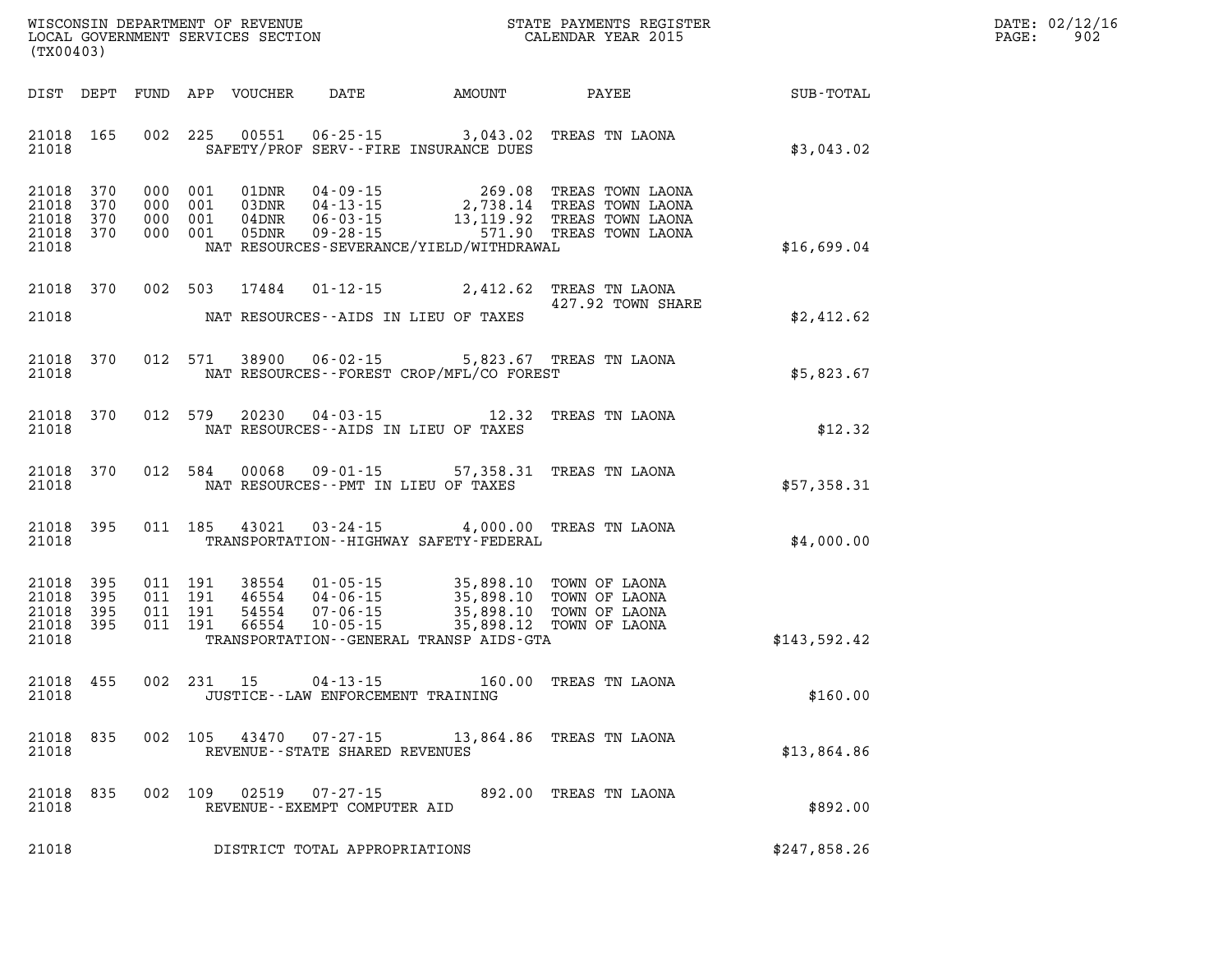| (TX00403)                                 |                          |                    |                                          | WISCONSIN DEPARTMENT OF REVENUE<br>LOCAL GOVERNMENT SERVICES SECTION |                                                     |                                                              |                                                                                                                           |              | DATE: 02/12/16<br>903<br>PAGE: |
|-------------------------------------------|--------------------------|--------------------|------------------------------------------|----------------------------------------------------------------------|-----------------------------------------------------|--------------------------------------------------------------|---------------------------------------------------------------------------------------------------------------------------|--------------|--------------------------------|
|                                           |                          |                    |                                          | DIST DEPT FUND APP VOUCHER                                           | DATE                                                | <b>EXAMOUNT</b>                                              | PAYEE                                                                                                                     | SUB-TOTAL    |                                |
| 21020 165<br>21020                        |                          |                    |                                          |                                                                      |                                                     | SAFETY/PROF SERV--FIRE INSURANCE DUES                        | 002 225 00552 06-25-15 4,337.32 TREAS TN LINCOLN                                                                          | \$4,337.32   |                                |
| 21020 370<br>21020 370<br>21020           |                          |                    | 000 001<br>000 001                       | 01DNR<br>05DNR                                                       | 04-09-15                                            | NAT RESOURCES-SEVERANCE/YIELD/WITHDRAWAL                     | 1,105.76 TREAS TOWN LINCOLN<br>09-28-15 216.02 TREAS TOWN LINCOLN                                                         | \$1,321.78   |                                |
| 21020 370<br>21020                        |                          |                    |                                          |                                                                      |                                                     | NAT RESOURCES -- AIDS IN LIEU OF TAXES                       | 002 503 17485 01-12-15 2,903.58 TREAS TN LINCOLN                                                                          | \$2,903.58   |                                |
| 21020 370<br>21020 370<br>21020           |                          |                    | 012 571<br>012 571                       | 38901<br>38901                                                       |                                                     | NAT RESOURCES - - FOREST CROP/MFL/CO FOREST                  | 06-02-15 1,642.67 TREAS TN LINCOLN<br>06-02-15 3,464.03 TREAS TN LINCOLN                                                  | \$5,106.70   |                                |
| 21020<br>21020<br>21020<br>21020          | 370<br>370<br>370        | 012 579<br>012 579 | 012 579                                  | 20231<br>20231<br>20231                                              | 04 - 03 - 15<br>04 - 03 - 15                        | $04 - 03 - 15$ 52.44<br>NAT RESOURCES--AIDS IN LIEU OF TAXES | 1.80 TREAS TN LINCOLN<br>563.20 TREAS TN LINCOLN<br>TREAS TN LINCOLN                                                      | \$617.44     |                                |
| 21020<br>21020<br>21020<br>21020<br>21020 | 395<br>395<br>395<br>395 |                    | 011 191<br>011 191<br>011 191<br>011 191 | 38555<br>46555<br>54555<br>66555                                     | 04-06-15<br>07-06-15<br>$10 - 05 - 15$              | TRANSPORTATION--GENERAL TRANSP AIDS-GTA                      | 01-05-15 43,489.50 TOWN OF LINCOLN<br>43,489.50 TOWN OF LINCOLN<br>43,489.50 TOWN OF LINCOLN<br>43,489.50 TOWN OF LINCOLN | \$173,958.00 |                                |
| 21020 835<br>21020                        |                          |                    | 002 105                                  | 43471                                                                | $07 - 27 - 15$<br>REVENUE - - STATE SHARED REVENUES |                                                              | 2,751.43 TREAS TN LINCOLN                                                                                                 | \$2,751.43   |                                |
| 21020 835<br>21020                        |                          |                    | 002 109                                  | 02520                                                                | 07-27-15<br>REVENUE--EXEMPT COMPUTER AID            |                                                              | 8.00 TREAS TN LINCOLN                                                                                                     | \$8.00       |                                |
| 21020                                     |                          |                    |                                          |                                                                      | DISTRICT TOTAL APPROPRIATIONS                       |                                                              |                                                                                                                           | \$191,004.25 |                                |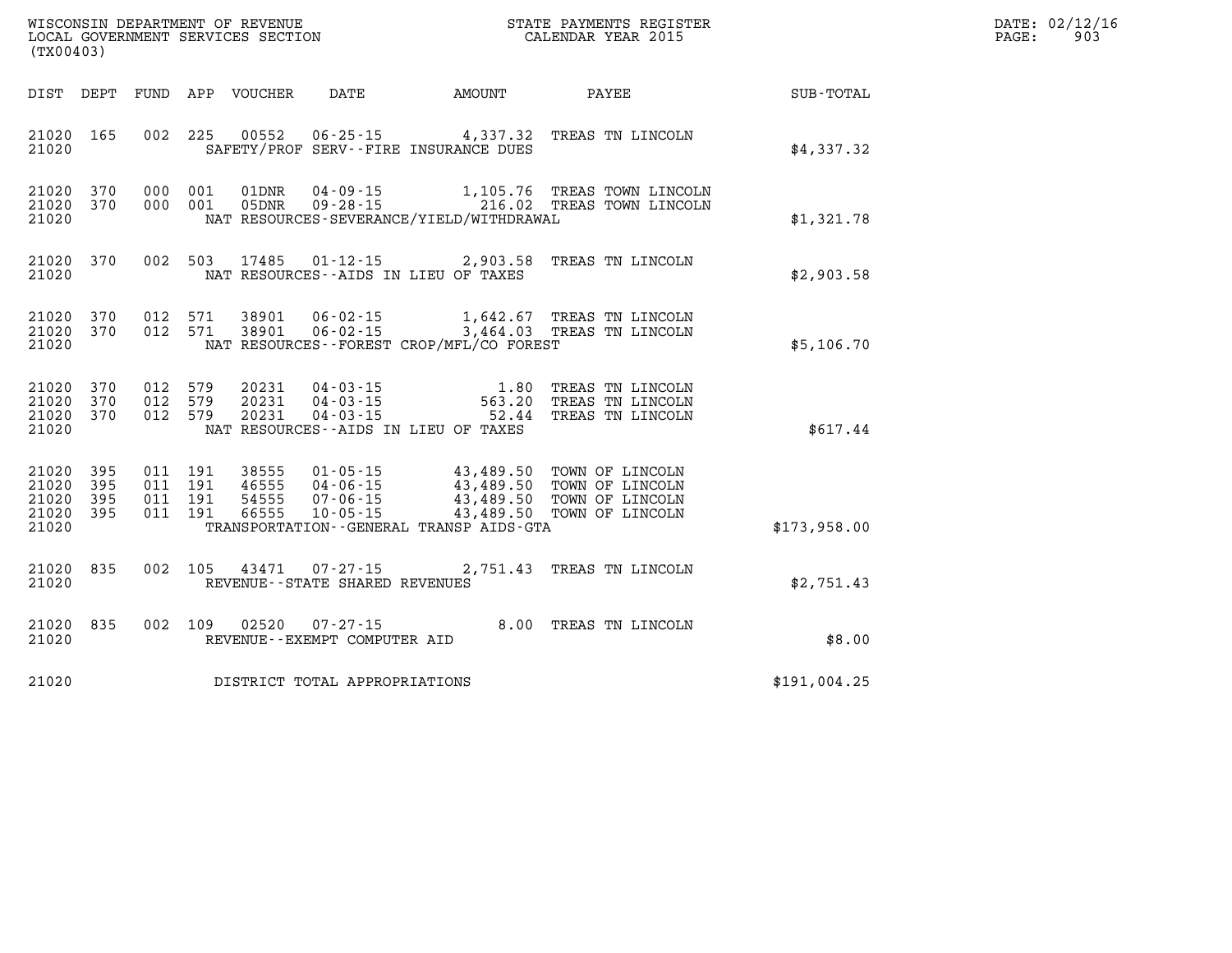| WISCONSIN DEPARTMENT OF REVENUE   | STATE PAYMENTS REGISTER |       | DATE: 02/12/16 |
|-----------------------------------|-------------------------|-------|----------------|
| LOCAL GOVERNMENT SERVICES SECTION | CALENDAR YEAR 2015      | PAGE: | 904            |

|       | (TX00403)                                        |                                          | LOCAL GOVERNMENT SERVICES SECTION |                                   | CALENDAR YEAR 2015                                                                                                                                                                                                                                                                     |                  |  |              | PAGE: | 904 |
|-------|--------------------------------------------------|------------------------------------------|-----------------------------------|-----------------------------------|----------------------------------------------------------------------------------------------------------------------------------------------------------------------------------------------------------------------------------------------------------------------------------------|------------------|--|--------------|-------|-----|
|       |                                                  |                                          | DIST DEPT FUND APP VOUCHER        |                                   | DATE AMOUNT PAYEE SUB-TOTAL                                                                                                                                                                                                                                                            |                  |  |              |       |     |
| 21022 | 21022 165                                        | 002 225                                  |                                   |                                   | 00553  06-25-15  4,953.30  TREAS TN NASHVILLE<br>SAFETY/PROF SERV--FIRE INSURANCE DUES                                                                                                                                                                                                 |                  |  | \$4,953.30   |       |     |
| 21022 | 21022 370<br>21022 370<br>21022 370              | 000 001<br>000 001<br>000 001            | 01DNR<br>04DNR<br>05DNR           |                                   | 04-09-15 187,024.50 TREAS TOWN NASHVILLE<br>06-03-15<br>06-03-15 1,530.36 TREAS TOWN NASHVILLE<br>09-28-15 901.39 TREAS TOWN NASHVILLE<br>NAT RESOURCES-SEVERANCE/YIELD/WITHDRAWAL                                                                                                     |                  |  | \$189,456.25 |       |     |
|       | 21022 370                                        | 002 503                                  | 17486                             |                                   | 01-12-15 1,035.99 TREAS TN NASHVILLE                                                                                                                                                                                                                                                   | 76.97 TOWN SHARE |  |              |       |     |
| 21022 |                                                  |                                          |                                   |                                   | NAT RESOURCES--AIDS IN LIEU OF TAXES                                                                                                                                                                                                                                                   |                  |  | \$1,035.99   |       |     |
| 21022 | 21022 370<br>21022 370                           | 012 571<br>012 571                       |                                   |                                   | 38902   06-02-15   3,810.86   TREAS TN NASHVILLE<br>38902   06-02-15   125.41   TREAS TN NASHVILLE<br>NAT RESOURCES - - FOREST CROP/MFL/CO FOREST                                                                                                                                      |                  |  | \$3,936.27   |       |     |
| 21022 | 21022 370<br>21022 370<br>21022 370<br>21022 370 | 012 579<br>012 579<br>012 579<br>012 579 | 20232<br>20232<br>20232<br>20232  |                                   | 04-03-15<br>04-03-15<br>04-03-15<br>04-03-15<br>04-03-15<br>04-03-15<br>04-03-15<br>04-03-15<br>04-03-15<br>04-03-15<br>04-03-15<br>04-03-15<br>04-03-15<br>04-03-15<br>04-03-15<br>04-03-15<br>04-03-15<br>04-03-15<br>04-03-15<br>04-03-15<br>NAT RESOURCES -- AIDS IN LIEU OF TAXES |                  |  | \$341.54     |       |     |
| 21022 | 21022 395<br>21022 395<br>21022 395<br>21022 395 | 011 191<br>011 191<br>011 191<br>011 191 |                                   |                                   | 38556 01-05-15 38,221.21 TOWN OF NASHVILLE<br>46556 04-06-15 38,221.21 TOWN OF NASHVILLE<br>54556 07-06-15 38,221.21 TOWN OF NASHVILLE<br>66556 10-05-15 38,221.23 TOWN OF NASHVILLE<br>TRANSPORTATION - - GENERAL TRANSP AIDS - GTA                                                   |                  |  | \$152,884.86 |       |     |
| 21022 | 21022 835                                        |                                          |                                   | REVENUE - - STATE SHARED REVENUES | 002 105 43472 07-27-15 3,196.85 TREAS TN NASHVILLE                                                                                                                                                                                                                                     |                  |  | \$3,196.85   |       |     |
| 21022 | 21022 835                                        |                                          | 002 109 02521                     | REVENUE--EXEMPT COMPUTER AID      | 07-27-15 7.00 TREAS TN NASHVILLE                                                                                                                                                                                                                                                       |                  |  | \$7.00       |       |     |
| 21022 |                                                  |                                          |                                   | DISTRICT TOTAL APPROPRIATIONS     |                                                                                                                                                                                                                                                                                        |                  |  | \$355,812.06 |       |     |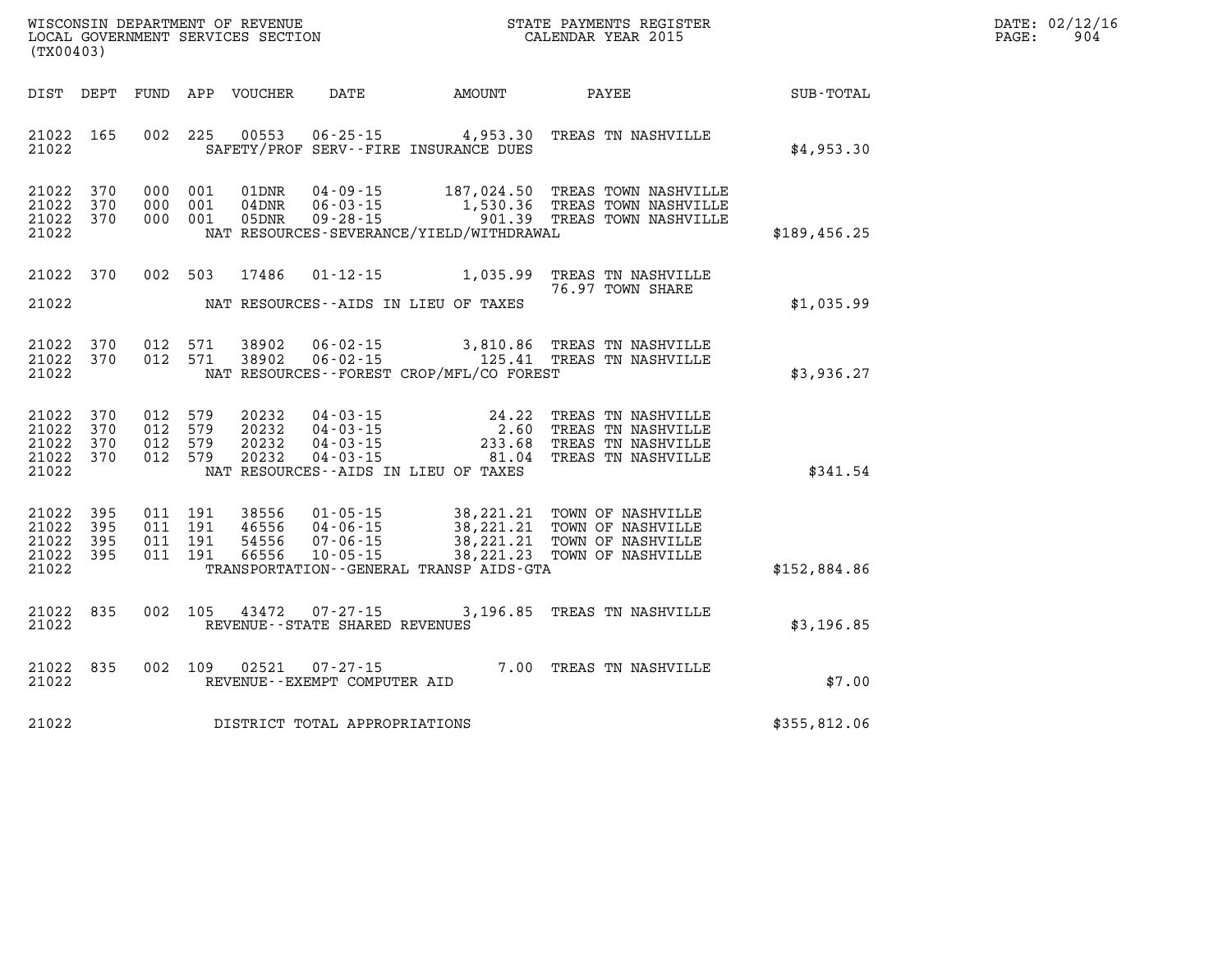| WISCONSIN DEPARTMENT OF REVENUE   | STATE PAYMENTS REGISTER |       | DATE: 02/12/16 |
|-----------------------------------|-------------------------|-------|----------------|
| LOCAL GOVERNMENT SERVICES SECTION | CALENDAR YEAR 2015      | PAGE: | 905            |

| (TX00403)                                    |                        |  | LOCAL GOVERNMENT SERVICES SECTION |                                   |                                          | CALENDAR YEAR 2015                                                                                             |              | PAGE: | 905 |
|----------------------------------------------|------------------------|--|-----------------------------------|-----------------------------------|------------------------------------------|----------------------------------------------------------------------------------------------------------------|--------------|-------|-----|
|                                              |                        |  |                                   |                                   |                                          |                                                                                                                |              |       |     |
| 21024                                        | 21024 165              |  |                                   |                                   | SAFETY/PROF SERV--FIRE INSURANCE DUES    | 002 225 00554 06-25-15 241.47 TREAS TN POPPLE RIVER                                                            | \$241.47     |       |     |
| 21024                                        | 21024 370<br>21024 370 |  |                                   |                                   | NAT RESOURCES-SEVERANCE/YIELD/WITHDRAWAL | 000 001 02DNR 04-13-15 373.89 TREAS TOWN POPPLE RIVER<br>000 001 05DNR 09-28-15 507.44 TREAS TOWN POPPLE RIVER | \$881.33     |       |     |
| 21024                                        | 21024 370              |  |                                   |                                   | NAT RESOURCES--AIDS IN LIEU OF TAXES     | 002 503 17487 01-12-15 912.05 TREAS TN POPPLE RIVER<br>0.00 TOWN SHARE                                         | \$912.05     |       |     |
| 21024                                        | 21024 370              |  |                                   |                                   | NAT RESOURCES--FOREST CROP/MFL/CO FOREST | 012 571 38903 06-02-15 448.73 TREAS TN POPPLE RIVER                                                            | \$448.73     |       |     |
|                                              | 21024 370<br>21024     |  |                                   |                                   | NAT RESOURCES--PMT IN LIEU OF TAXES      | 012 584 00069 09-01-15 51,180.40 TREAS TN POPPLE RIVER                                                         | \$51,180.40  |       |     |
| 21024 395<br>21024 395<br>21024 395<br>21024 | 21024 395              |  |                                   |                                   | TRANSPORTATION--GENERAL TRANSP AIDS-GTA  |                                                                                                                | \$57,342.98  |       |     |
| 21024                                        | 21024 835              |  |                                   | REVENUE - - STATE SHARED REVENUES |                                          | 002 105 43473 07-27-15 90.90 TREAS TN POPPLE RIVER                                                             | \$90.90      |       |     |
| 21024                                        |                        |  |                                   | DISTRICT TOTAL APPROPRIATIONS     |                                          |                                                                                                                | \$111,097.86 |       |     |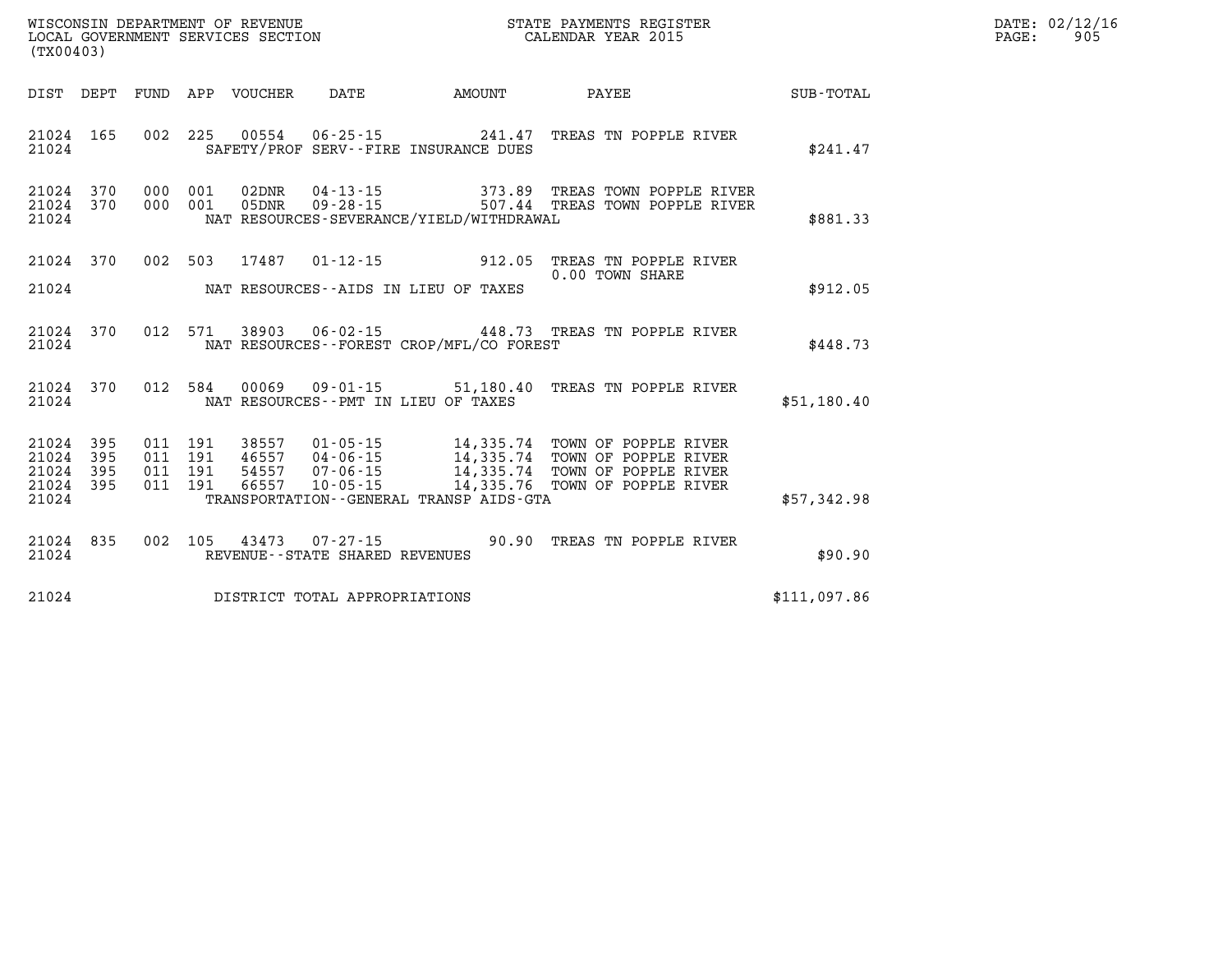| (TX00403) |                        |         |  |                                |                                                                                                                                                         |                                                            |             | DATE: 02/12/16<br>906<br>$\mathtt{PAGE}$ : |
|-----------|------------------------|---------|--|--------------------------------|---------------------------------------------------------------------------------------------------------------------------------------------------------|------------------------------------------------------------|-------------|--------------------------------------------|
|           |                        |         |  |                                |                                                                                                                                                         | DIST DEPT FUND APP VOUCHER DATE AMOUNT PAYEE SUB-TOTAL     |             |                                            |
| 21026     | 21026 165              |         |  |                                | 002 225 00555 06-25-15 384.14 TREAS TN ROSS<br>SAFETY/PROF SERV--FIRE INSURANCE DUES                                                                    |                                                            | \$384.14    |                                            |
| 21026     |                        |         |  |                                | NAT RESOURCES-SEVERANCE/YIELD/WITHDRAWAL                                                                                                                | 21026 370 000 001 01DNR 04-09-15 27,962.89 TREAS TOWN ROSS | \$27,962.89 |                                            |
|           |                        |         |  |                                | 21026 370 002 503 17488 01-12-15 1,319.67 TREAS TN ROSS                                                                                                 | 102.95 TOWN SHARE                                          |             |                                            |
|           |                        |         |  |                                | 21026 MAT RESOURCES--AIDS IN LIEU OF TAXES                                                                                                              |                                                            | \$1,319.67  |                                            |
| 21026     | 21026 370              |         |  |                                | 012 571 38904 06-02-15 1,879.40 TREAS TN ROSS<br>NAT RESOURCES - - FOREST CROP/MFL/CO FOREST                                                            |                                                            | \$1,879.40  |                                            |
| 21026     |                        |         |  |                                | 21026 370 012 584 00070 09-01-15 14,198.20 TREAS TN ROSS<br>NAT RESOURCES--PMT IN LIEU OF TAXES                                                         |                                                            | \$14,198.20 |                                            |
| 21026     | 21026 395<br>395       | 011 191 |  |                                | 38558  01-05-15  8,995.26  TOWN OF ROSS                                                                                                                 |                                                            |             |                                            |
|           | 21026 395<br>21026 395 |         |  |                                | 011 191 46558 04-06-15<br>011 191 54558 04-06-15<br>011 191 54558 07-06-15<br>011 191 66558 10-05-15<br>011 191 66558 10-05-15<br>8,995.29 TOWN OF ROSS |                                                            |             |                                            |
| 21026     |                        |         |  |                                | TRANSPORTATION--GENERAL TRANSP AIDS-GTA                                                                                                                 |                                                            | \$35,981.07 |                                            |
| 21026     | 21026 835              |         |  | REVENUE--STATE SHARED REVENUES | 002 105 43474 07-27-15 3,524.49 TREAS TN ROSS                                                                                                           |                                                            | \$3,524.49  |                                            |
| 21026     | 21026 835              |         |  | REVENUE--EXEMPT COMPUTER AID   | 002 109 02522 07-27-15 9.00 TREAS TN ROSS                                                                                                               |                                                            | \$9.00      |                                            |
| 21026     |                        |         |  | DISTRICT TOTAL APPROPRIATIONS  |                                                                                                                                                         |                                                            | \$85,258.86 |                                            |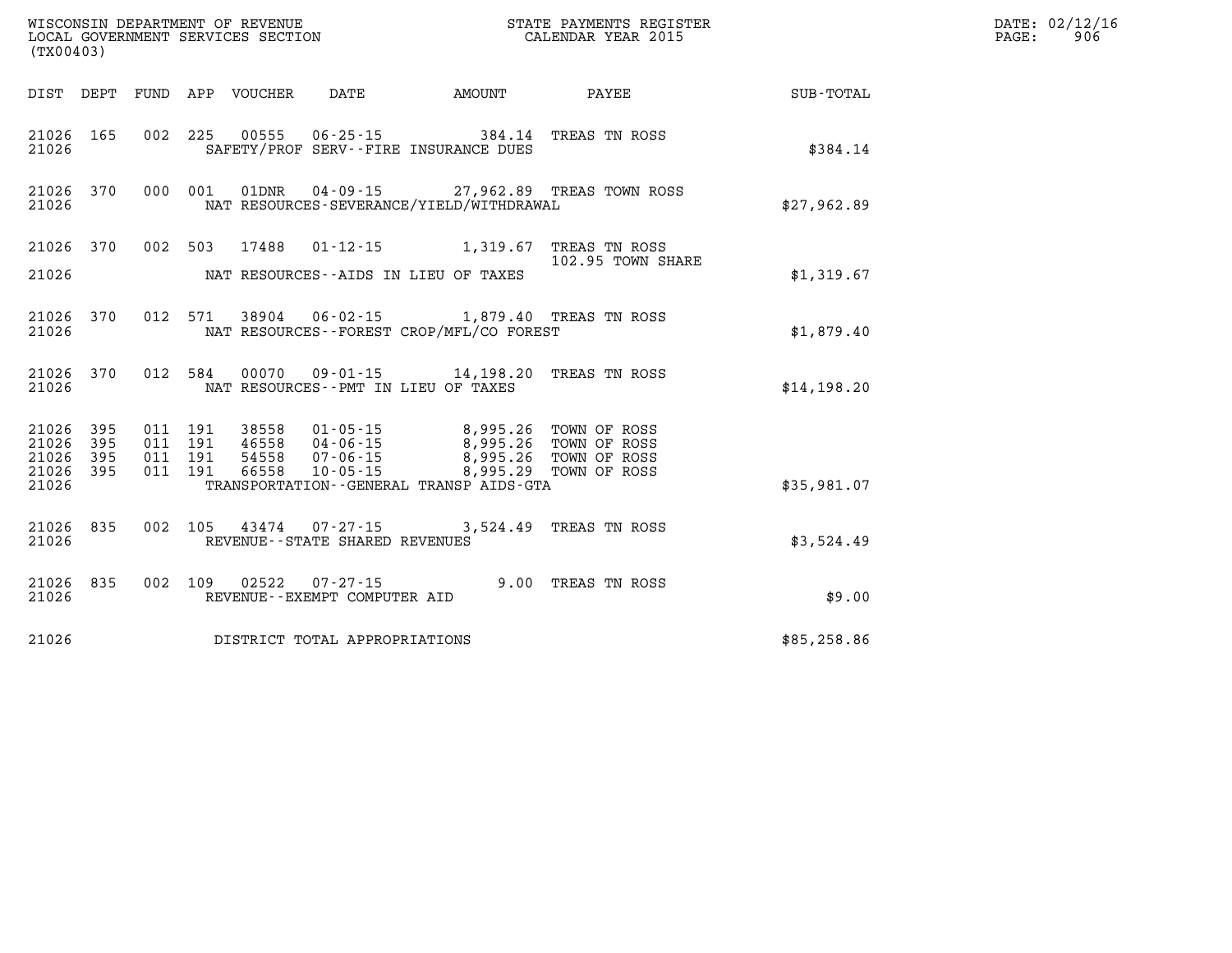| WISCONSIN DEPARTMENT OF REVENUE   | PAYMENTS REGISTER<br>3TATE | DATE: | 02/12/16 |
|-----------------------------------|----------------------------|-------|----------|
| LOCAL GOVERNMENT SERVICES SECTION | CALENDAR YEAR 2015         | PAGE  | 907      |

| (TX00403)                                                 | LOCAL GOVERNMENT SERVICES SECTION                                                                                                                                                                                                                                                                                                                                                    | CALENDAR YEAR 2015                                     | 907<br>PAGE: |
|-----------------------------------------------------------|--------------------------------------------------------------------------------------------------------------------------------------------------------------------------------------------------------------------------------------------------------------------------------------------------------------------------------------------------------------------------------------|--------------------------------------------------------|--------------|
|                                                           |                                                                                                                                                                                                                                                                                                                                                                                      | DIST DEPT FUND APP VOUCHER DATE AMOUNT PAYEE SUB-TOTAL |              |
| 21028 165<br>21028                                        | 002 225 00556 06-25-15 2,408.72 TREAS TN WABENO<br>SAFETY/PROF SERV--FIRE INSURANCE DUES                                                                                                                                                                                                                                                                                             | \$2,408.72                                             |              |
| 21028 370<br>21028 370<br>21028                           | $\begin{array}{cccccc} 01\text{DNR} & 04\text{ - }09\text{ - }15 & 4\text{ , }405\text{ .}55 & \text{TREAS} & \text{TOWN} & \text{WABENO} \\ 04\text{DNR} & 06\text{ - }03\text{ - }15 & 126\text{ .}82 & \text{TREAS} & \text{TOWN} & \text{WABENO} \end{array}$<br>000 001<br>000 001<br>NAT RESOURCES-SEVERANCE/YIELD/WITHDRAWAL                                                  | \$4,532.37                                             |              |
| 21028                                                     | 21028 370 002 503 17489 01-12-15 1,475.51 TREAS TN WABENO<br>NAT RESOURCES--AIDS IN LIEU OF TAXES                                                                                                                                                                                                                                                                                    | 217.46 TOWN SHARE<br>\$1,475.51                        |              |
| 21028 370<br>21028                                        | 012 571 38905 06-02-15 1,171.13 TREAS TN WABENO<br>NAT RESOURCES--FOREST CROP/MFL/CO FOREST                                                                                                                                                                                                                                                                                          | \$1,171.13                                             |              |
| 21028 370<br>21028                                        | 012 584 00071 09-01-15 99,652.22 TREAS TN WABENO<br>NAT RESOURCES--PMT IN LIEU OF TAXES                                                                                                                                                                                                                                                                                              | \$99,652.22                                            |              |
| 21028 395<br>21028 395<br>21028 395<br>21028 395<br>21028 | $\begin{array}{cccccc} 011 & 191 & 38559 & 01\cdot 05\cdot 15 & 40\,, 092\,.91 & \textrm{TOWN OF WABENO} \\ 011 & 191 & 46559 & 04\cdot 06\cdot 15 & 40\,, 092\,.91 & \textrm{TOWN OF WABENO} \\ 011 & 191 & 54559 & 07\cdot 06\cdot 15 & 40\,, 092\,.91 & \textrm{TOWN OF WABENO} \\ 011 & 191 & 66559 & 10\cdot 05\cdot 15 & 40\,, 092$<br>TRANSPORTATION--GENERAL TRANSP AIDS-GTA | \$160.371.66                                           |              |
| 21028 835<br>21028                                        | 002 105 43475 07-27-15 14,568.03 TREAS TN WABENO<br>REVENUE--STATE SHARED REVENUES                                                                                                                                                                                                                                                                                                   | \$14,568.03                                            |              |
| 21028 835<br>21028                                        | 002 109 02523 07-27-15 36.00 TREAS TN WABENO<br>REVENUE--EXEMPT COMPUTER AID                                                                                                                                                                                                                                                                                                         | \$36.00                                                |              |
|                                                           | 21028 DISTRICT TOTAL APPROPRIATIONS                                                                                                                                                                                                                                                                                                                                                  | \$284, 215.64                                          |              |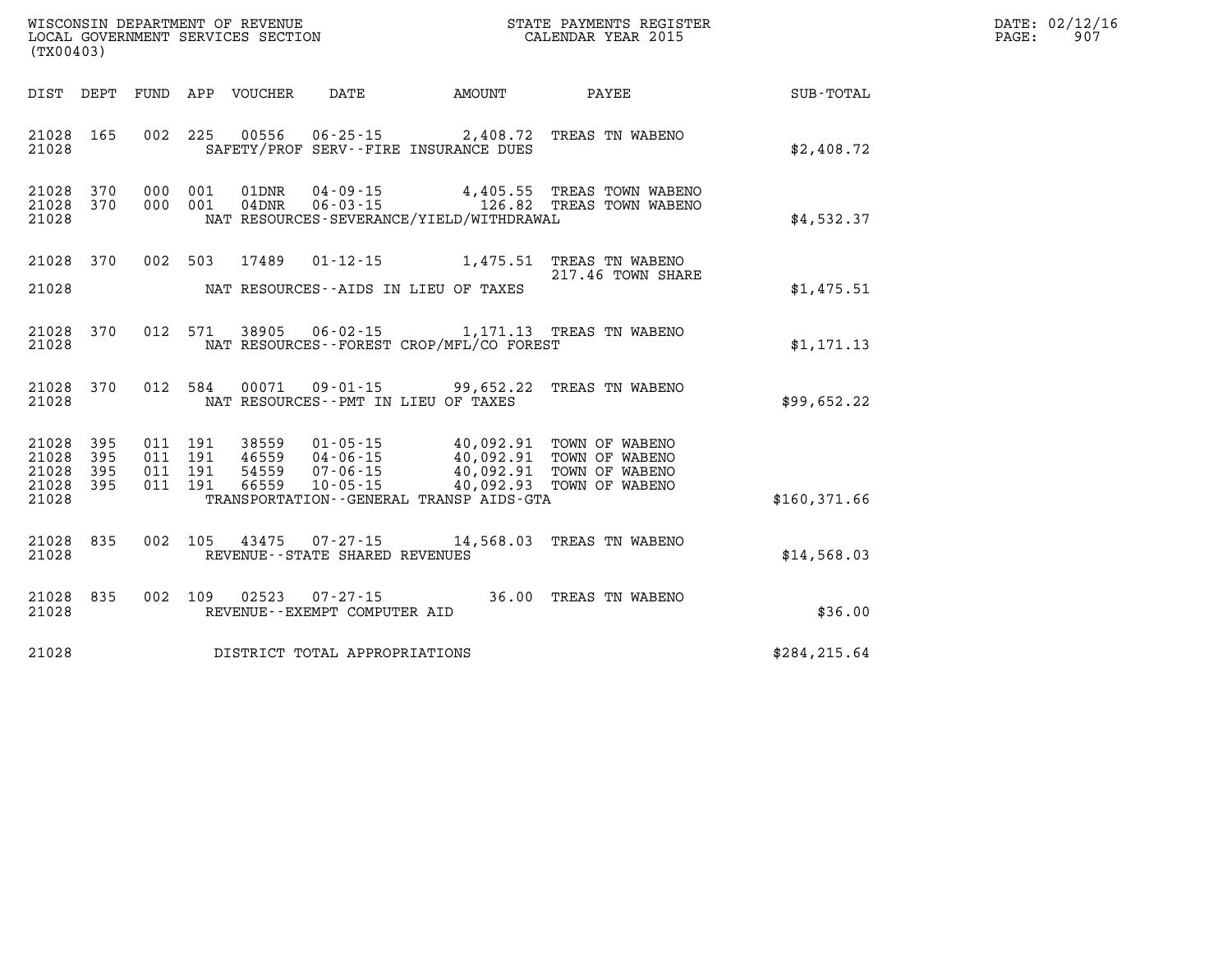| WISCONSIN DEPARTMENT OF REVENUE   | STATE PAYMENTS REGISTER | DATE: | : 02/12/16 |
|-----------------------------------|-------------------------|-------|------------|
| LOCAL GOVERNMENT SERVICES SECTION | CALENDAR YEAR 2015      | PAGE: | 908        |

| PAGE: | 908 |
|-------|-----|
|       |     |
|       |     |
|       |     |
|       |     |
|       |     |
|       |     |
|       |     |
|       |     |
|       |     |
|       |     |
|       |     |
|       |     |